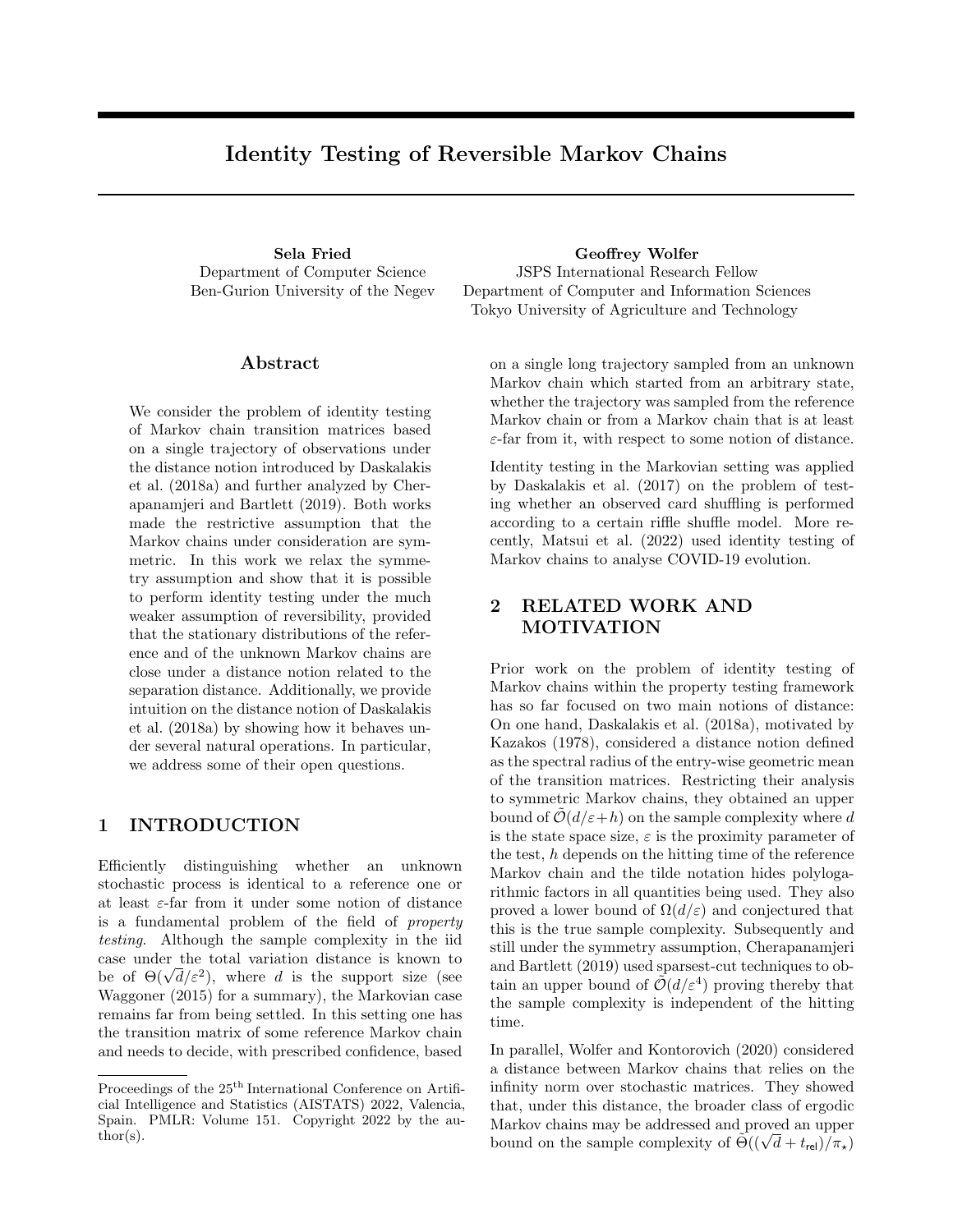where  $t_{rel}$  and  $\pi_{\star}$  are, respectively, the relaxation time and the minimum stationary probability of the reference Markov chain. Subsequently, Chan et al. (2021) characterized the sample complexity of the problem in terms of what they refer to as the k-cover time which enabled them to generalize to all irreducible Markov chains. At the same time, Fried and Wolfer (2021) too extended the results of Wolfer and Kontorovich (2020) to irreducible Markov chains by moving to the  $\alpha$ -lazy versions of the Markov chains under consideration.

## 3 MAIN CONTRIBUTION

In this work we relax the symmetry assumption of Daskalakis et al. (2018a) and Cherapanamjeri and Bartlett (2019), which poses a considerable limitation in terms of applicability. In the words of Chan et al. (2021, p. 3), "However, identity testing under this distance only works for symmetric Markov chains, which is a quite restricted sub-family of Markov chains [. . . ]. Thus we do not study learning and testing problems under this distance."

Our main insight is that the methods of the aforementioned works are not limited to symmetric Markov chains and that a finer analysis allows to perform identity testing of Markov chains belonging to the much larger and natural class of reversible Markov chains. This generalization significantly enhances the applicability of the distance notion since the class of reversible Markov chains corresponds to random walks on networks (e.g. Levin and Peres (2017, Section 9.1)).

A consequence of the symmetry assumption of Daskalakis et al. (2018a) and Cherapanamjeri and Bartlett (2019) is that the stationary distributions of the Markov chains under consideration are uniform. In particular, despite the uncertainty regarding the unknown Markov chain, we do know that its stationary distribution is equal to the stationary distribution of the reference Markov chain. In the generalization to reversible Markov chains this property is lost and that poses a challenge. Clearly, one possibility is to assume that the reference and the unknown Markov chains share the same (but now arbitrary) stationary distribution. However, this assumption can be difficult to verify empirically since stationary distributions could be arbitrarily close while being different. We show that with a more careful analysis and only at a constant price in terms of the sample complexity, it is possible to perform identity testing on reversible Markov chains whose stationary distributions are not too far apart from each other.

Our main result is stated in the following theorem. It uses the distance notion between Markov chains of Daskalakis et al. (2018a) (cf. Definition 4.2) and of a distance notion between probability distributions that is closely related to the separation distance (cf. Definition 4.3):

**Theorem 3.1.** Suppose we have the transition matrix P of an irreducible and reversible Markov chain with minimum stationary probability  $\pi_{\star}$  and let  $\varepsilon \in (0,1)$ . There is a polynomial time algorithm which given access to a single trajectory of length  $\tilde{\mathcal{O}}\left(1/\varepsilon^4\pi_\star\right)$  from an unknown irreducible and reversible Markov chain P with a stationary distribution  $\pi$  that satisfies

$$
\left|\left|\frac{\pi}{\bar{\pi}}-\mathbf{1}\right|\right|_{\infty}\leq\frac{\varepsilon}{2},
$$

distinguishes between

$$
P = \overline{P}
$$
 and Distance $(P, \overline{P}) \ge \varepsilon$ ,

with probability of success at least 3/5.

Remark 3.2. We make the following observations:

- 1. When the Markov chains are symmetric,  $\pi_{\star} = 1/d$ and our upper bound of  $\tilde{\mathcal{O}}\left(1/\varepsilon^4\pi_\star\right)$  takes the form of  $\tilde{\mathcal{O}}(d/\varepsilon^4)$ , restoring the result of Cherapanamjeri and Bartlett (2019, Theorem 10). Thus, our generalization comes with no additional cost in terms of the sample complexity.
- 2. Similar to the symmetric case, the upper bound of  $\tilde{\mathcal{O}}\left(1/\varepsilon^4 \pi_\star\right)$  involves only efficiently computable parameters of the reference Markov chain and, in particular, does not depend on the unknown Markov chain.
- 3. Having an upper bound on the mixing time of the unknown Markov chain significantly simplifies the problem. Indeed, suppose the mixing times of both the reference as well as the unknown Markov chain are upper bounded by  $T$ . By thinning the process and keeping pairs of observations  $(X_t, X_{t+1})$  separated roughly by  $\mathcal{O}(T)$  steps, a trajectory of length  $\mathcal{O}(Td/\varepsilon)$  yields  $\mathcal{O}(d/\varepsilon)$  almost independent pairs. This suffices to perform identity testing on the edge measures with respect to the Hellinger distance which dominates the one in Definition 4.2, allowing to solve the original problem by reduction. In particular, under this assumption, the requirement that the stationary distributions are close is redundant. Additionally, this shows that the dependency on  $\pi_{\star}$  in our bound is not strictly necessary in this case. This work is concerned with the more challenging setting where the mixing time of the unknown Markov chain is unknown, precluding this approach.
- 4. Both Daskalakis et al. (2018a) and Cherapanamjeri and Bartlett (2019) make use of the hitting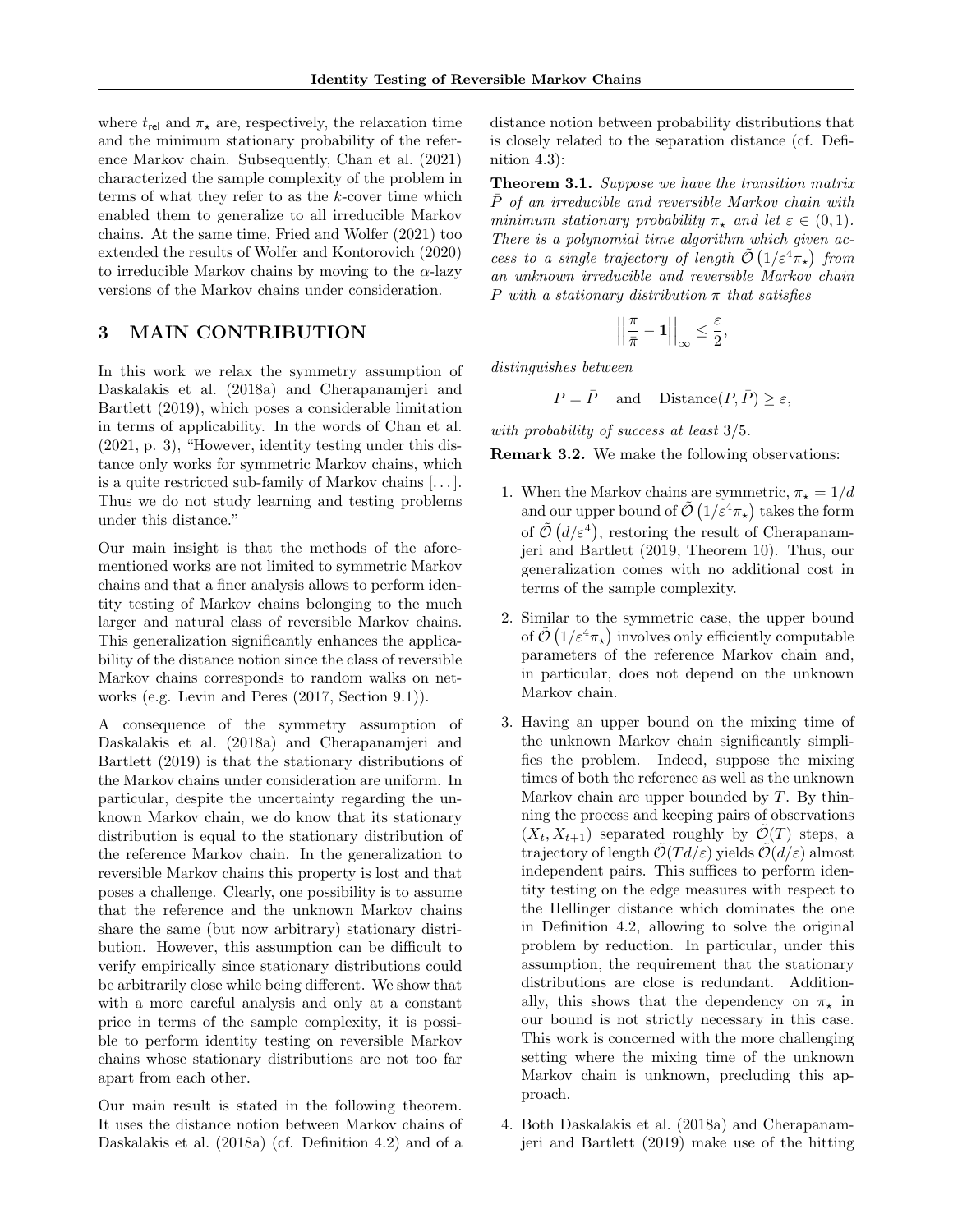time to bound the amount of time needed to visit every state "enough" times, which is, in the symmetric case, the same for all states. In contrast, in the reversible case, "enough" depends on the weight of each state in the stationary distribution and it is not clear how the hitting time could be used in this case. We avoid the use of the hitting time by applying the concentration bounds of Paulin (2015).

5. The algorithm of Cherapanamjeri and Bartlett (2019) has a polynomial time complexity and this is unchanged in our generalization.

#### 4 PRELIMINARIES

For  $d \in \mathbb{N}$  we denote  $[d] = \{1, 2, \ldots, d\}$  and write  $\Delta_d$ for the set of all probability distributions over  $[d]$ . Vectors will be written as row-vectors and for  $x \in \mathbb{R}^d$  and  $i \in [d]$  we write  $x(i)$  for the *i*th entry of x. Similarly, if P is a square matrix of size d and  $i, j \in [d]$ , we write  $P(i, j)$  for the entry at the *i*th row and the *j*th column of P. We refer to transition matrices of Markov chains simply as Markov chains.

Irreducible and reversible Markov chains. Denote by  $\mathcal{M}_{irr}$  (resp.  $\mathcal{M}_{irr,rev}, \mathcal{M}_{erg,rev}$ ) the set of all irreducible (resp. irreducible and reversible, ergodic and reversible) Markov chains on the state space [d]. Let  $P \in \mathcal{M}_{irr}, \mu \in \Delta_d, m \in \mathbb{N}$  and  $i_1, \ldots, i_m \in [d]$ . By  $(X_t)_{t \in [m]} \sim (P, \mu)$  we mean

$$
\mathbb{P}((X_1,\ldots,X_m)=(i_1,\ldots,i_m))=\mu(i_1)\prod_{t=1}^{m-1}P(i_t,i_{t+1}).
$$

For an entry-wise positive vector  $\pi \in \mathbb{R}^d$  let  $\langle \cdot, \cdot \rangle_{\pi}$  be the inner product on  $\mathbb{R}^d$  given by

$$
\langle x, y \rangle_{\pi} = \sum_{i \in [d]} x(i) y(i) \pi(i), \ \forall x, y \in \mathbb{R}^d
$$

(cf. (Levin and Peres, 2017, p. 153)) and let  $|| \cdot ||_{2,\pi}$ be the induced norm. We write  $L_2(\pi) := (\mathbb{R}^d, \langle \cdot, \cdot \rangle_{\pi})$ for the corresponding Hilbert space. For  $P \in \mathcal{M}_{irr}$ with stationary probability  $\pi$ , the *edge measure Q* is defined by  $Q = \text{diag}(\pi)P$ , where  $\text{diag}(\pi)$  is the diagonal matrix whose entries correspond to  $\pi$  (cf. Levin and Peres (2017, p. 88)). Define the time reversal of P by  $P^* = \text{diag}(\pi)^{-1} P^T \text{diag}(\pi)$  (e.g. Levin and Peres  $(2017, 1.33)$  and the *multiplicative reversibiliza*tion of P by  $P^{\dagger} = P^*P$  (e.g. Fill (1991, 2.2)). Finally, the *spectral gap*  $\gamma$  of  $P \in \mathcal{M}_{irr,rev}$  is defined by  $\gamma = 1 - \lambda_2$  where  $\lambda_2$  is the second largest eigenvalue of  $P$  (cf. Levin and Peres  $(2017, p. 154)$ ).

Censored Markov chains. Let  $(X_t)_{t\in\mathbb{N}}$  be a Markov chain with transition matrix P and let  $\emptyset \neq$  $S \subseteq [d]$ . Consider the stochastic process  $(X_{\tau_t})_{t \in \mathbb{N}}$ defined as follows:  $\tau_1 = \inf\{i \in \mathbb{N} \mid X_i \in S\}$  and  $\tau_{t+1} = \inf\{i \in \mathbb{N} \mid i > \tau_t, X_i \in S\}$  for every  $t \in \mathbb{N}$ . It is well known that  $(X_{\tau_t})_{t \in \mathbb{N}}$  is a Markov chain. It is called the chain induced on S (Levin and Peres, 2017, Example 13.19) or the *watched chain on S* (Lévy, 1951, 1952, 1958) and we shall denote its transition matrix by  $P_{\text{cen}}(S)$ . There is an explicit description of  $P_{\text{cen}}(S)$ in terms of certain submatrices of  $P$  that uses the following notation: Let  $R, T \subseteq [d]$ . We write  $P_{R,T}$  for the matrix obtained from  $P$  by keeping only the rows and columns with indices in  $R$  and  $T$ , respectively. If  $R = T$  we write  $P_R$  instead of  $P_{R,R}$ . With this notation it holds

$$
P_{\rm cen}(S) = P_S + \sum_{t=1}^{\infty} P_{S,[d] \setminus S} P_{[d] \setminus S}^t P_{[d] \setminus S, S}
$$

(e.g. Kemeny et al. (2012, Lemma 6-6)). In addition,  $P_{\text{cen}}(S)$  is irreducible (resp. ergodic) if P is irreducible (resp. ergodic) and has the stationary distribution  $\pi_S$ given by

$$
\pi_S(i) = \frac{\pi(i)}{\pi(S)}, \ \forall i \in S
$$

where  $\pi(S) = \sum_{i \in S} \pi(i)$  (e.g. (Zhao and Liu, 1996, Lemma 2)). The following lemma generalizes to reversible Markov chains the statement in Cherapanamjeri and Bartlett (2019, Lemma 14) according to which  $P_{\rm cen}(S)$  is symmetric if P is symmetric. Its proof is given in Appendix A.

**Lemma 4.1.** Let  $P \in \mathcal{M}_{irr,rev}$  and let  $S \subseteq [d]$ . Then  $P_{\rm cen}(S) \in \mathcal{M}_{irr,rev}.$ 

Statistical distances. The Hellinger distance and the total variation distance between two distributions  $p, q \in \Delta_d$  are given by

$$
d_{\text{Hel}}^{2}(p, q) = \frac{1}{2} \sum_{i \in [d]} \left(\sqrt{p(i)} - \sqrt{q(i)}\right)^{2}
$$

$$
= 1 - \sum_{i \in [d]} \sqrt{p(i)q(i)}
$$

and

$$
d_{\text{TV}}(p, q) = \frac{1}{2} \sum_{i \in [d]} |p(i) - q(i)|,
$$

respectively.

It is well known (e.g. Gibbs and Su (2002, p. 13)) that

$$
d_{\text{Hel}}^2(p,q) \le d_{\text{TV}}(p,q) \le \sqrt{2} d_{\text{Hel}}(p,q). \tag{1}
$$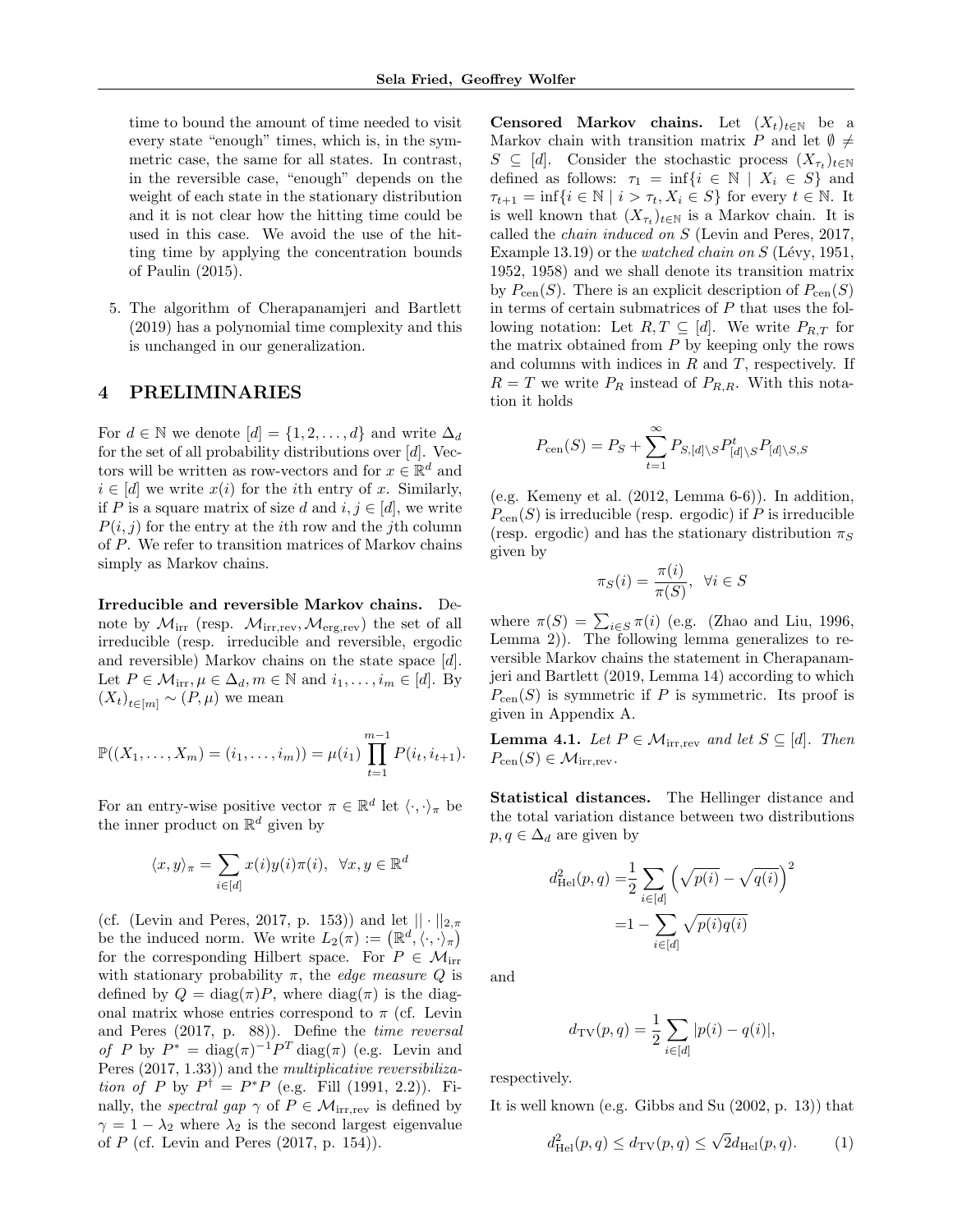For  $P, \overline{P} \in \mathcal{M}_{irr}$  we denote by  $P \circ \overline{P}$  the Hadamard product of P and  $\bar{P}$  (e.g. Horn and Johnson (2012, product of P and P (e.g. Horn and Johnson (2012,<br>Definition 7.5.1)) and by  $\sqrt{P}$  the square matrix of size d such that

$$
\sqrt{P}(i,j) = \sqrt{P(i,j)}, \ \forall i,j \in [d].
$$

For  $p, q \in \Delta_d$ , we define  $p \circ q$  and  $\sqrt{p}$  analogously.

The following distance between two Markov chains was proposed by Daskalakis et al. (2018a, p. 4) who motivated it by noticing that (a) it vanishes if and only if the Markov chains share an identical essential communicating class and (b) it captures the ability to distinguish between the Markov chains based on a single long trajectory (Daskalakis et al., 2018a, Claims 1 and 2). The distance relies on the *spectral radius*  $\rho(P)$  of a square matrix  $P$  defined by

$$
\rho(P) = \max\{|\lambda| \mid \lambda \text{ is an eigenvalue of } P\}
$$

(e.g. Horn and Johnson (2012)).

**Definition 4.2.** Let P and  $\overline{P}$  be two Markov chains. Define

Distance
$$
(P, \overline{P}) = 1 - \rho \left(\sqrt{P \circ \overline{P}}\right).
$$

We will perform identity testing on reversible Markov chains whose stationary distributions are not too far from each other under the following distance notion, which is closely related to the *separation distance* (e.g. Levin and Peres (2017, 6.7) or Aldous and Diaconis (1987, p. 72)):

**Definition 4.3.** Let  $\mu, \nu \in \Delta_d$  such that  $\nu$  is entrywise positive. Denote by 1 the vector in  $\mathbb{R}^d$  that has all entries equal to 1. Define

$$
\left|\left|\frac{\mu}{\nu}-1\right|\right|_{\infty} := \max_{i \in [d]} \left|\frac{\mu(i)}{\nu(i)}-1\right|.
$$

# 5 STATE SPACE PARTITIONING AND COMPONENT ANALYSIS

The main insight of Cherapanamjeri and Bartlett (2019) that enables them to improve upon Daskalakis et al. (2018a) and discard the dependency on the hitting time is that in order to distinguish between two different Markov chains it is sufficient to analyse trajectories in subsets of states that are internally well connected (see Corollary 5.4 and the paragraph preceding it). To achieve this they devise a new algorithm for partitioning of the state space  $[d]$ . This algorithm, upon receiving a reference Markov chain and a tolerance parameter, returns a tuple  $(S, T)$  where S is a set of well connected subsets of [d] (components) and T is a subset of [d] in which the Markov chain does not spend too much time. The subsets in  $S$ , together with  $T$ , form a partition of  $[d]$ . The Markov chain identity testing is then reduced to iid identity testing of distributions induced by these components. In this section we introduce the machinery and prove its properties.

#### 5.1 Spectral and probabilistic properties of the components

Recall that for  $P \in \mathcal{M}_{irr,rev}$  and  $\nu \in \Delta_d$  the matrix  $diag(\nu)P$  encodes a distribution over  $[d]^2$ . If  $\nu = \pi$ , where  $\pi$  is the stationary distribution of P, the joint distribution diag( $\nu$ )P corresponds to the edge measure Q. To some component  $S \subseteq [d]$  we wish to similarly associate a probability distribution over which we will later apply iid identity testing. To this end, we first consider diag( $\nu_S$ ) $P_S$ . Second, we merge all the outgoing transitions from S, i.e., all  $(i, j) \in S \times [d]$  such that  $j \notin S$ , into a single symbol denoted by  $\infty$ . This is the idea behind the following

**Definition 5.1.** Let  $P$  be a Markov chain and let  $\nu \in \Delta_d$ . For  $S \subseteq [d]$  such that  $\nu(S) > 0$  we denote by Distribution $(S, P, \nu)$  the probability distribution on the set  $S^2 \cup {\infty}$  defined as follows:

Distribution $(S, P, \nu)(i, j) = \frac{\nu(i)P(i, j)}{\nu(S)}$ ,  $\forall i, j \in S$  and Distribution $(S, P, \nu)(\infty) =$  $1-\sum$  $i,j∈S$ Distribution $(S, P, \nu)(i, j)$ .

Let  $P, \bar{P} \in \mathcal{M}_{irr,rev}$  with stationary distributions  $\pi, \bar{\pi}$ , respectively, where we assume that  $\overline{P}$  is given and that  $P$  is unknown. A key property is that a positive distance between P and  $\overline{P}$  results in a positive Hellinger distance between the probability distributions induced by the corresponding edge measures over a component S, provided that in  $\overline{P}$  there is enough weight on the transitions between states in S (cf. Cherapanamjeri and Bartlett (2019, Lemma 13)). But, since in the reversible case the stationary distributions are, in general, not uniform, it is not clear how to sample from the unknown edge measure. We solve this problem by sampling from the joint distribution  $R = \text{diag}(\bar{\pi})P$ . This approach is guaranteed to succeed if  $\pi$  is not too far from  $\bar{\pi}$ . This is the content of the following lemma. A sketch of its proof is given here while the full proof is given in Appendix B.

**Lemma 5.2.** Let  $P, \overline{P} \in \mathcal{M}_{irr,rev}$  with stationary distributions  $\pi, \bar{\pi}$ , respectively. Let  $\varepsilon \in (0, 1)$  be such that Distance $(P, \overline{P}) \geq \varepsilon$  and

$$
\left|\left|\frac{\pi}{\bar{\pi}}-\mathbf{1}\right|\right|_{\infty}\leq\frac{\varepsilon}{2}.
$$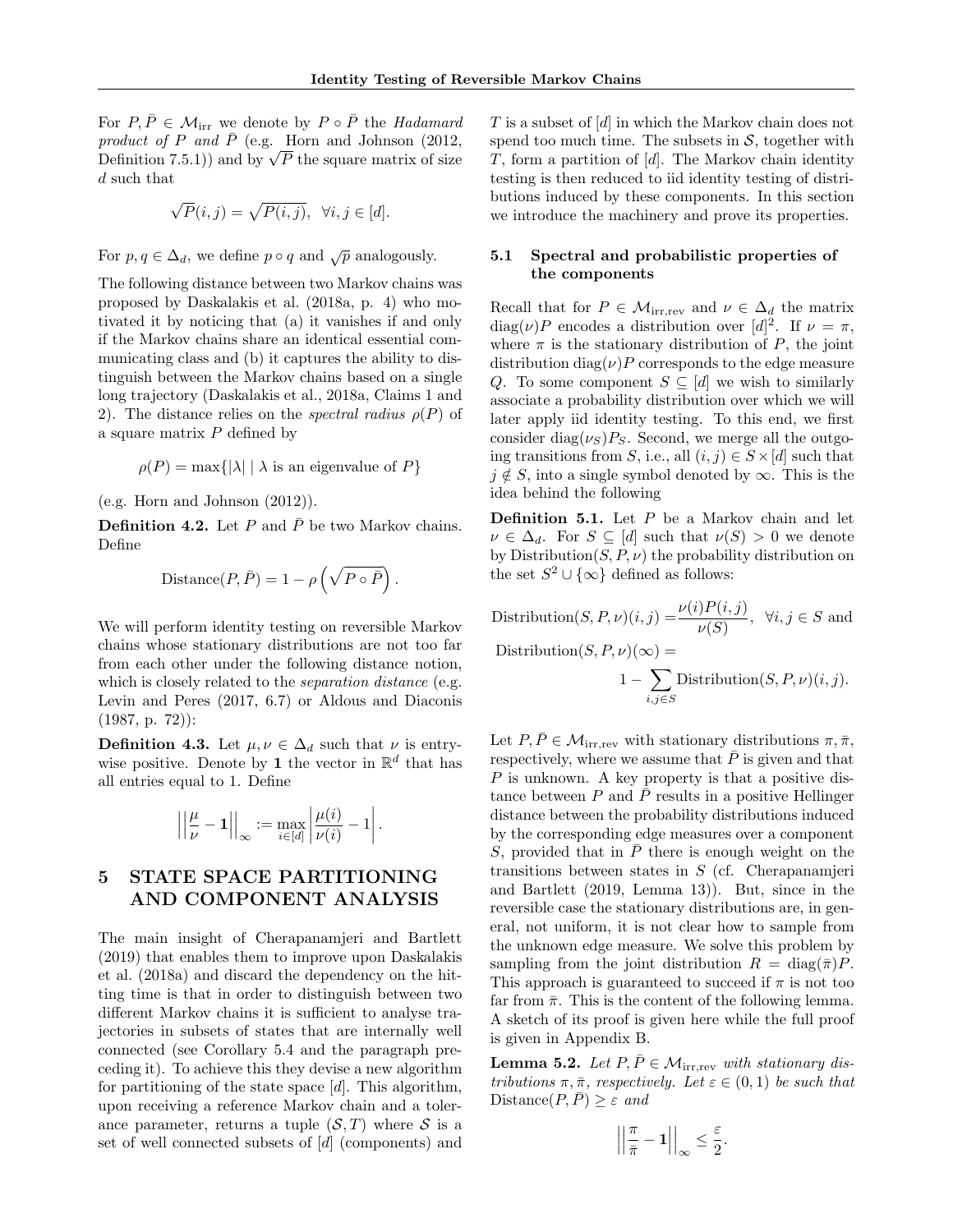.

Let  $S \subseteq [d]$  such that

$$
\sum_{i,j \in S} \text{Distribution}(S, \bar{P}, \bar{\pi})(i, j) \ge 1 - \frac{\varepsilon}{16}
$$

Then

 $d_{\text{Hel}}^2(\text{Distribution}(S, P, \bar{\pi}), \text{Distribution}(S, \bar{P}, \bar{\pi})) \geq$  $\varepsilon^2$  $\frac{6}{128}$ .

*Proof sketch.* Let  $\overline{Q} = \text{diag}(\overline{\pi})\overline{P}$  and  $R = \text{diag}(\overline{\pi})P$ . From the reversibility of  $P, \bar{P}$  it follows that  $\frac{\text{om}}{P \circ \overline{P}}$  is self-adjoint in  $L_2(\sqrt{\pi \circ \overline{\pi}})$ . Applying the Courant–Fischer principle (e.g. Helmberg (2008, p.  $(219)$ , taking u to be the characteristic function of S and using the AM-GM inequality we obtain

$$
\rho\left(\sqrt{P \circ \bar{P}}\right) = \max_{u \neq 0} \frac{\langle \sqrt{P \circ \bar{P}}u, u \rangle_{\sqrt{\pi \circ \bar{\pi}}}}{||u||_{2, \sqrt{\pi \circ \bar{\pi}}}^2}
$$

$$
\geq \sum_{i,j \in S} \sqrt{\frac{R(i,j)}{\bar{\pi}(S)}} \sqrt{\frac{\bar{Q}(i,j)}{\bar{\pi}(S)}} \sqrt{\frac{\pi(i)}{\bar{\pi}(i)}} \sqrt{\frac{\bar{\pi}(S)}{\pi(S)}}.
$$

The assumption on  $\frac{\pi}{\pi}$  guarantees that  $\sqrt{\frac{\pi(i)}{\pi(i)}}\sqrt{\frac{\pi(S)}{\pi(S)}}$  is not too small. The claim follows by distinguishing between two cases.  $\Box$ 

Connectivity (or conductance) measures how a Markov chain navigates among its states and is controlled by the Cheeger constant (cf. Levin and Peres (2017, p. 88)):

**Definition 5.3.** Let  $P \in \mathcal{M}_{irr,rev}$  with stationary distribution  $\pi$  and edge measure Q. Let  $I \subseteq [d]$  and  $S \subsetneq I$ . The *bottleneck ratio of* S in I is defined by

$$
\Phi(P, S, I) = \frac{\sum_{i \in S, j \in I \setminus S} Q(i, j)}{\min\{\pi(S), \pi(I \setminus S)\}}
$$

and the *Cheeger constant of*  $P$  is defined by

$$
\Phi_{\star}(P) = \min_{S \subsetneqq [d]} \Phi(P, S, [d]).
$$

We shall refer to a component  $S \subseteq [d]$  for which the condition in the following corollary is satisfied with some  $\alpha > 0$  as well connected. A well connected component allows to control the spectral gap of the induced censored Markov chain:

Corollary 5.4. Let  $P \in \mathcal{M}_{irr,rev}$  with stationary distribution π. Let  $S \subseteq [d]$  and  $\alpha \geq 0$  be such that

$$
\Phi(P, R, S) \ge \alpha, \ \ \forall R \subsetneqq S.
$$

Then 
$$
\gamma \geq \frac{\alpha^2}{2}
$$
 where  $\gamma$  is the spectral gap of  $P_{cen}(S)$ .

Proof. Let Q be the edge measure of P and suppose  $R\subsetneqq S$  is such that  $\pi(R)\leq \frac{\pi(S)}{2}$  $\frac{(S)}{2}$ . Since  $P_{\text{cen}}(S)(i, j) \geq$  $P(\tilde{i}, j)$  for every  $i, j \in S$ , we obtain

$$
\Phi(P_{\text{cen}}(S), R, S) = \frac{\sum_{i \in R, j \in S \setminus R} \frac{\pi(i)}{\pi(S)} P_{\text{cen}}(S)(i, j)}{\pi(R)/\pi(S)} \n\geq \frac{\sum_{i \in R, j \in S \setminus R} Q(i, j)}{\pi(R)} \n= \Phi(P, R, S) \geq \alpha.
$$

Thus,  $\Phi_{\star}(P_{\text{cen}}(S)) \ge \alpha$ . By Cheeger's inequality (Sinclair and Jerrum, 1989, Lemma 3.3), the spectral gap  $\gamma$  of  $P_{\text{cen}}(S)$  satisfies  $\gamma \geq \Phi_{\star}(P_{\text{cen}}(S))^{2}/2$ .

$$
\Box
$$

Recall that the state space partitioning algorithm, in addition to the well connected components, returns a subset  $T \subseteq [d]$  comprising of states that belong to no component. The following lemma bounds the largest eigenvalue of the submatrix  $P_T$ . Its proof is a variation of the proof of (Sinclair and Jerrum, 1989, Lemma 3.3) and is given in Appendix C. The bound is then used in Lemma 5.6 to upper bound the time the Markov chain spends in  $T$ . The proof of Lemma 5.6 is given in Appendix D.

**Lemma 5.5.** Let  $P \in \mathcal{M}_{irr,rev}$  with stationary distribution  $\pi$  and edge measure Q. Let  $T \subsetneq [d]$  and  $\alpha \geq 0$ be such that

$$
\frac{\sum_{i\in R, j\in[d]\setminus R} Q(i,j)}{\pi(R)} \ge \alpha, \ \ \forall R\subseteq T.
$$

Let  $\lambda$  denote the largest eigenvalue of  $P_T$ . Then

$$
\lambda \le 1 - \frac{\alpha^2}{2}.
$$

**Lemma 5.6.** Let  $P \in \mathcal{M}_{irr,rev}$  with stationary distribution  $\pi$  and edge measure Q. Let  $T \subsetneq [d]$  and  $\alpha > 0$ be such that

$$
\frac{\sum_{i\in R, j\in [d]\backslash R} Q(i,j)}{\pi(R)} \geq \alpha, \ \ \forall R\subseteq T.
$$

Denote  $(\pi_T)_* = \min_{i \in T} {\{\pi(i)\}}$ . Let  $\delta \in (0,1)$  and sup $pose\,\,m \ge \Omega\left(\frac{\log \frac{1}{(\pi_T)_{\star}}\log \frac{1}{\delta}}{\alpha^2}\right)$  $\bigg).$  Then

$$
\mathbb{P}\left(\sum_{t=1}^{m} 1\{X_i \notin T\} \ge \Omega\left(\frac{m\alpha^2}{\log \frac{1}{(\pi_T)_\star}}\right)\right) \ge 1 - \delta.
$$

#### 5.2 Markov chain partitioning algorithm

In Cherapanamjeri and Bartlett (2019) an algorithm for partitioning the state space  $[d]$  is devised which,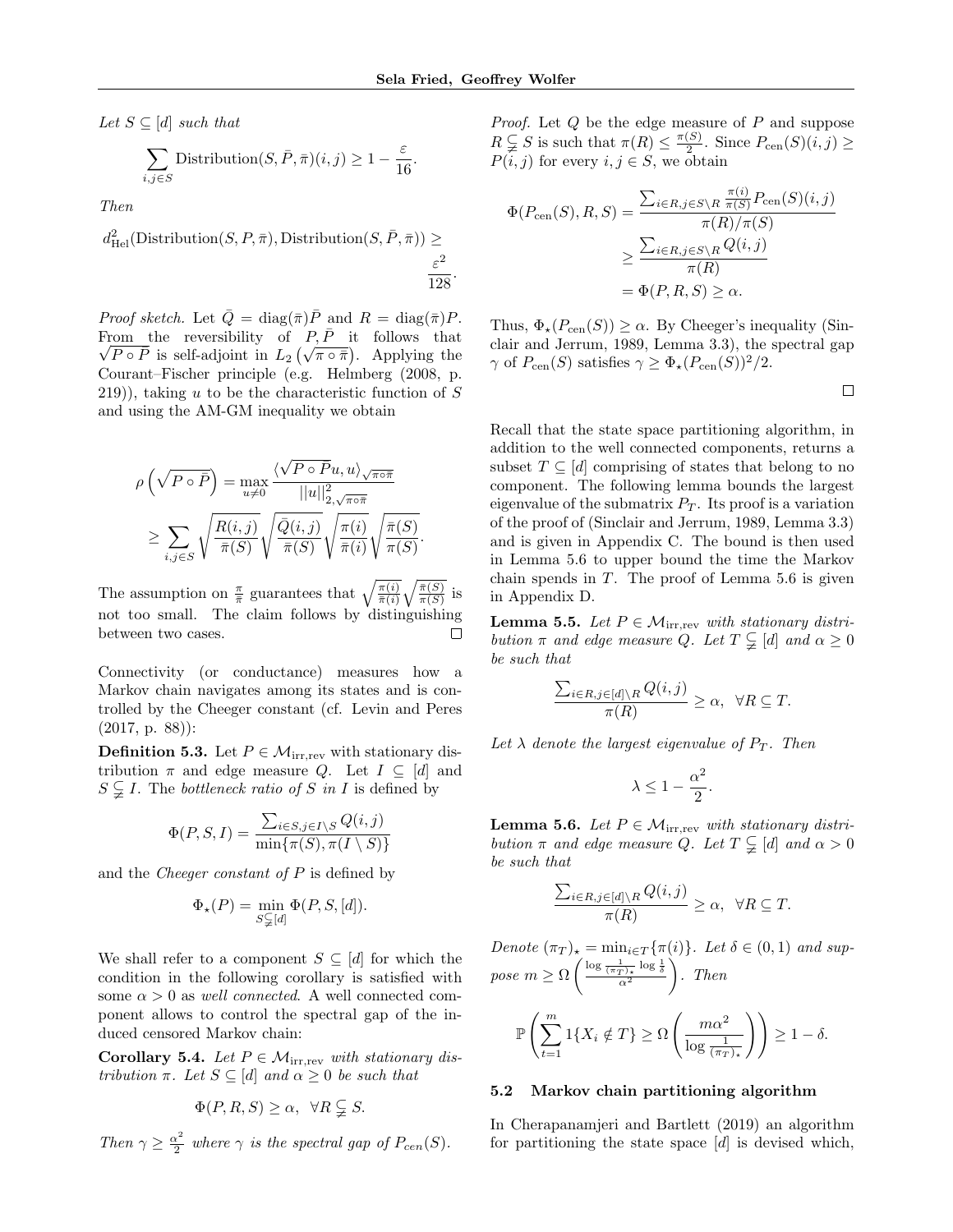upon receiving a reference Markov chain and a tolerance parameter, returns two objects: A set  $S$  of subsets of [d] in which the iid identity tester will be applied and  $T \subseteq [d]$  in which the Markov chain does not spend too much time. The properties of these two objects are given in the following theorem. The algorithm (and its analysis) needs to be modified in order to be applicable beyond the symmetric case. In the rest of the section we give only the details whose modification was more involved. The reader is referred to Cherapanamjeri and Bartlett (2019, Appendix A) for the complete description and analysis of the algorithm.

**Theorem 5.7.** Let  $P \in \mathcal{M}_{irr,rev}$  with stationary distribution  $\pi$  and edge measure Q. Let  $\beta \in (0,1)$ . There exists an algorithm that returns a tuple  $(S, T)$  such that  $S \subseteq [d], \forall S \in \mathcal{S}, T \subseteq [d]$  and  $\mathcal{S} \cup \{T\}$  is a partition of [d]. Furthermore, for every  $S \in \mathcal{S}$  it holds:

$$
(1) \frac{\sum_{i,j \in S} Q(i,j)}{\pi(S)} \ge 1 - \beta.
$$
  

$$
(2) \Phi(P, R, S) \ge \Omega\left(\frac{\beta}{\log^2 d}\right), \ \forall R \subsetneq S.
$$
  

$$
(3) \frac{\sum_{i \in R, j \in [d] \setminus R} Q(i,j)}{\pi(R)} \ge \Omega\left(\frac{\beta}{\log d}\right), \ \forall R \subseteq T.
$$

**Definition 5.8.** Let  $S \subsetneq [d]$ . The *cut metric associ*ated with S is defined by

$$
\delta_S(i,j) = \begin{cases} 0 & \text{if } i, j \in S \text{ or } i, j \in [d] \setminus S \\ 1 & \text{otherwise.} \end{cases}
$$

**Definition 5.9.** Let  $P \in \mathcal{M}_{irr,rev}$  with stationary distribution  $\pi$  and edge measure Q. Let  $I \subseteq [d]$  and  $T \subsetneq I$ . The sparsest cut with component constraints (SPCCC) is defined as

$$
S^* = \underset{T \subseteq S \subsetneq I}{\arg \min} \frac{\sum_{i,j \in I} Q(i,j) \delta_S(i,j)}{\sum_{i,j \in I} \pi(i) \pi(j) \delta_S(i,j)}.
$$

The corresponding linear programming relaxation is given by

$$
\min \sum_{i,j \in I} Q(i,j)\delta_{ij} \text{ such that}
$$
\n
$$
\delta_{ii} = 0, \quad \forall i \in I
$$
\n
$$
\delta_{ij} \leq \delta_{ik} + \delta_{kj}, \quad \forall i, j, k \in I
$$
\n
$$
\sum_{i,j \in I} \pi(i)\pi(j)\delta_{ij} = 1
$$
\n
$$
\delta_{ij} \geq 0
$$
\n
$$
\delta_{ij} = 0, \quad \forall i, j \in T
$$
\n
$$
\delta_{ik} = \delta_{jk}, \quad \forall i, j \in T, k \in I.
$$
\n(2)

Theorem 5.10. Given an instance of the SPCCC problem there exists a polynomial time algorithm FindComp that returns  $S' \subsetneq I$  such that  $S' \cap T = \emptyset$ and

$$
\frac{\sum_{i,j\in I} Q(i,j)\delta_{S'}(i,j)}{\sum_{i,j\in I} \pi(i)\pi(j)\delta_{S'}(i,j)} \leq O(\log d) \min_{T \subseteq S \subsetneq I} \frac{\sum_{i,j\in I} Q(i,j)\delta_S(i,j)}{\sum_{i,j\in I} \pi(i)\pi(j)\delta_S(i,j)}.
$$
\n(3)

Proof. The proof of Linial et al. (1995, Theorem 4.1) literally extends to our case (the symmetry of  $Q(i, j)$ ) due to reversibility and the symmetry of  $\pi(i)\pi(j)$  are crucial) and establishes (3) for some  $S' \subsetneq I$ . We shall provide only the details necessary to prove the claim regarding the intersection: First, notice that it suffices to prove that either  $S' \cap T = \emptyset$  or  $(I \setminus S') \cap T = \emptyset$ since the left hand-side of (3) is the same for both  $S'$  and  $I \setminus S'$  and we let the algorithm return the set satisfying the intersection condition. Now, denote by  $\delta$  the minimizing metric that is found by the linear program above. By Bourgain's metric-embedding theorem (e.g. Linial et al. (1995, Corollary 3.4)), there are  $x_1, \ldots, x_d \in \mathbb{R}^m$  where  $m = O(\log^2 d)$  such that for every  $i, j \in I$  it holds

$$
\Omega\left(\frac{1}{\log d}\right)\delta_{ij} \leq ||x_i - x_j||_1 \leq \delta_{ij}.
$$

It follows from this, together with the constraint (2), that  $x_i = x_j$  for every  $i, j \in T$ . Recall that by the proof of Linial et al. (1995, Theorem 4.1),  $S' = \{i \in$  $I | x_i(r) = 1$  for some  $r \in [m]$ . Conclude that either  $T \subseteq S'$  or  $T \subseteq I \setminus S'.$  $\Box$ 

Corollary 5.11. In the setting of Theorem 5.10, for  $S'$  returned by the FindComp algorithm it holds

$$
\Phi(P, S', I) \le O(\log d) \min_{T \subseteq S \subsetneqq I} \Phi(P, S, I).
$$

*Proof.* Let  $S \subsetneq I$ . It is easy to see that

$$
\frac{\sum_{i,j\in I} Q(i,j)\delta_S(i,j)}{\sum_{i,j\in I} \pi(i)\pi(j)\delta_S(i,j)} = \frac{\sum_{i\in S, j\in I\setminus S} Q(i,j)}{\pi(S)\pi(I\setminus S)}.
$$
 (4)

Now, assume that  $\frac{\pi(I)}{2} \leq \pi(S) \leq \pi(I)$ . Then

$$
1 \leq \frac{\pi(I)\min\{\pi(S), \pi(I \setminus S)\}}{\pi(S)\pi(I \setminus S)} \leq 2.
$$

By symmetry, this holds also if  $\frac{\pi(I)}{2} \leq \pi(I \setminus S) \leq \pi(I)$ . Conclude that

$$
\frac{\pi(I) \sum_{i \in S, j \in I \setminus S} Q(i,j)}{2\pi(S)\pi(I \setminus S)} \leq \Phi(P, S, I)
$$
  

$$
\leq \frac{\pi(I) \sum_{i \in S, j \in I \setminus S} Q(i,j)}{\pi(S)\pi(I \setminus S)}.
$$
  
(5)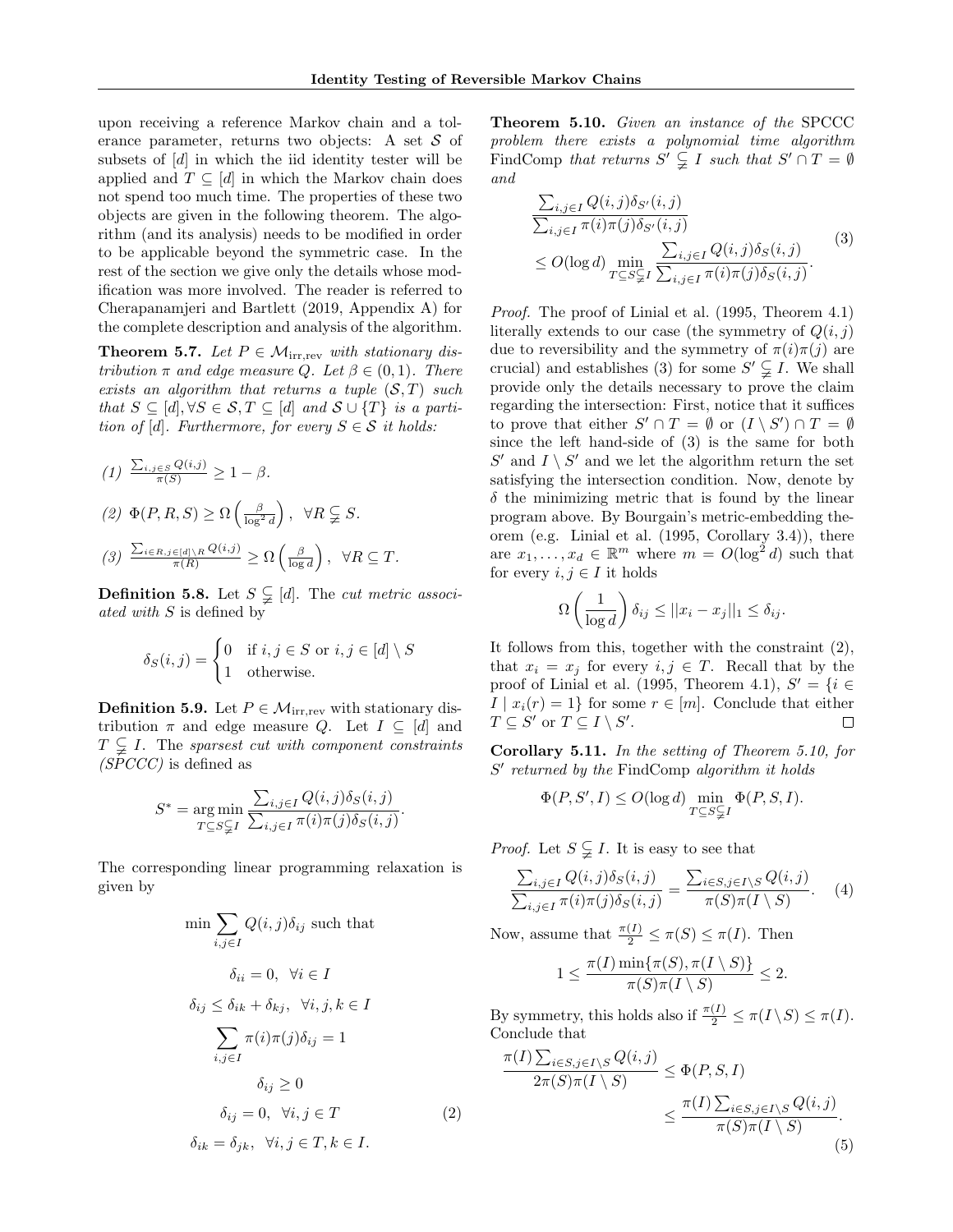The claim follows by combining  $(3)$ ,  $(4)$  and  $(5)$  together.  $\Box$ 

#### 5.3 Sample generation

Both Daskalakis et al. (2018a) and Cherapanamjeri and Bartlett (2019) reduce the Markov chain identity testing to identity testing of distributions in the iid case and use a black box tester which we will refer to as iidTester (cf. (Daskalakis et al., 2018b, Algorithm 1)). The algorithm accepts the arguments  $(Y_t)_{t \in [m]}, \bar{p}, \varepsilon, \delta$ and returns either 0 or 1. The guarantees on the tester's performance as well as the meaning of each of its arguments is given in the following lemma, which is used in Lemma 5.16.

Lemma 5.12. Suppose we have the description of a probability distribution  $\bar{p} \in \Delta_d$  and let  $\varepsilon, \delta \in (0, 1)$ . Then there is a tester called iidTester such that if it is From there is a lesser called not isseen such that  $y$  it is<br>given  $m \geq \Omega\left(\frac{\sqrt{d}\log\frac{1}{\delta}}{\varepsilon^2}\right)$  iid samples  $(Y_t)_{t \in [m]}$  from an unknown probability distribution  $p \in \Delta_d$  the following holds with probability at least  $1 - \delta$ :

$$
\text{iidTester}\left((Y_t)_{t\in[m]}, \bar{p}, \varepsilon, \delta\right) = \begin{cases} 0 & \text{if } p = \bar{p} \\ 1 & \text{if } d_{\text{Hel}}(p, \bar{p}) \ge \varepsilon. \end{cases}
$$

The iid sampling process from the (Markovian) observed trajectory comprises of two stages: First, sample from [d] according to the stationary distribution  $\bar{\pi}$  of the reference Markov chain. Second, record the transitions from these states in the trajectory (cf. Daskalakis et al. (2018a, pp. 12-13)). This process is Cherapanamjeri and Bartlett (2019, Algorithm 1) and will be referred to as iidGenerator. Notice that when it is applied on  $S \subseteq [d]$ , instead of sampling uniformly and iid from S, which corresponds to the symmetric case, it needs to sample from  $S$  according to the distribution  $\bar{\pi}_S$ . We elaborate on the iidGenerator algorithm in Appendix H.

Following Daskalakis et al. (2018a), Cherapanamjeri and Bartlett (2019, Lemma 19) use a bound involving the hitting time to guarantee enough visits of each state in a component. It is not immediately clear how this approach generalizes to the reversible case. We, instead, exploit the concentration bounds of Paulin (2015) that rely on the spectral gap. This comes at no additional cost and arguably simplifies the analysis.

The following two lemmas give guarantees for the success of this iid sampling process. Their proofs are given in Appendix E and F.

**Lemma 5.13.** Let  $P \in \mathcal{M}_{\text{erg,rev}}$  with stationary distribution  $\pi$  and spectral gap  $\gamma$ . Let  $\mu \in \Delta_d$  and  $\delta \in (0, 1)$ . Assume  $(X_t)_{t \in \mathbb{N}} \sim (P, \mu)$ . For  $m \in \mathbb{N}$ and  $i \in [d]$  denote by  $N_m(i) = \sum_{t \in [m]} 1\{X_t = i\}$  the

number of occurrences of state i in  $(X_t)_{t \in [m]}$ . Suppose  $m \geq \Omega\left(\frac{\log \frac{1}{\delta \pi_\star}}{\pi_\star \gamma}\right)$ . Then

$$
\mathbb{P}\left(N_m(i) \ge \frac{\pi(i)}{2}m, \ \forall i \in [d]\right) \ge 1 - \delta.
$$

**Lemma 5.14.** Let  $m \in \mathbb{N}$  and suppose  $(Y_t)_{t \in [m]}$  are iid sampled according to a distribution  $p \in \Delta_d$ . Let  $v \in \{0, 1, \ldots, m\}^d$  be the histogram of  $(Y_t)_{t \in [m]}$  and let  $\delta \in (0,1)$ . Assume  $m \geq \Omega\left(\frac{\log \frac{d}{\delta}}{p_{\star}}\right)$ . Then

$$
\mathbb{P}\left(v(i)\leq 2mp(i),\ \forall i\in[d]\right)\geq 1-\delta.
$$

In Lemma 5.16 it is assumed that there is access to enough iid samples from Distribution $(S, P, \overline{\pi})$ . The following lemma upper bounds the number of visits to  $S$  that guarantees this. Due to the way the identity tester of the Markov chains is defined, such a guarantee is only needed in the case that  $P = \overline{P}$ .

**Lemma 5.15.** Let  $P \in \mathcal{M}_{\text{erg,rev}}$  with stationary distribution  $\pi$ . Let  $\varepsilon \in (0,1)$  and let  $(S,T)$  be the tuple returned by the state space partitioning algorithm (Theorem 5.7) applied on P and  $\beta = \varepsilon$ . Let  $\mu \in \Delta_d$ and suppose  $(X_t)_{t\in\mathbb{N}} \sim (P, \mu)$ . Then it is possible, with probability at least  $\frac{9}{10}$ , to generate  $\frac{m}{4}$  iid samples from Distribution $(S, P, \pi)$ , for every  $S \in \mathcal{S}$  that is visited at least  $m \geq \Omega \left( \frac{\log^4 d \log \frac{d}{(\pi_S)_*}}{\varepsilon^2 (\pi_S)_*} \right)$  $\Big)$  times.

*Proof.* Let  $S \in \mathcal{S}$ . By Theorem 5.7 (2),

$$
\Phi(P, R, S) \ge \Omega\left(\frac{\varepsilon}{\log^2 d}\right), \ \ \forall R \subsetneqq S.
$$

By Corollary 5.4,  $\gamma \geq \Omega \left( \frac{\varepsilon^2}{\log^4} \right)$  $\frac{\varepsilon^2}{\log^4 d}$  where  $\gamma$  is the spectral gap of  $P_{cen}(S)$ . Thus, by Lemma 5.13 applied on  $P_{cen}(S)$  and  $\delta = \frac{1}{20d}$ , in a trajectory of length  $m \geq \Omega \left( \frac{\log^4 d \log \frac{20d^2}{(\pi_S)_\star}}{\varepsilon^2(\pi_S)_\star} \right.$ each state  $i \in S$  is visited at least  $\frac{\pi(i)}{2\pi(S)}m$  times, with probability at least  $1-\frac{1}{20d}$ . By Lemma 5.14, applied on  $p = \pi_S$  and  $\delta = \frac{1}{20d}$ , if m satisfies the above inequality, then

$$
\mathbb{P}\left(v(i) \le 2m \frac{\pi(i)}{\pi(S)}, \ \forall i \in S\right) \ge 1 - \frac{1}{20d}
$$

.

Intersecting the above two events, we conclude that, with probability at least  $1 - \frac{1}{10d}$ , we can to generate  $\frac{m}{4}$ iid samples from Distribution( $S, P, \pi$ ). By the union bound, with probability at least  $\frac{9}{10}$ , this is true for every  $S \in \mathcal{S}$  that is visited at least m times.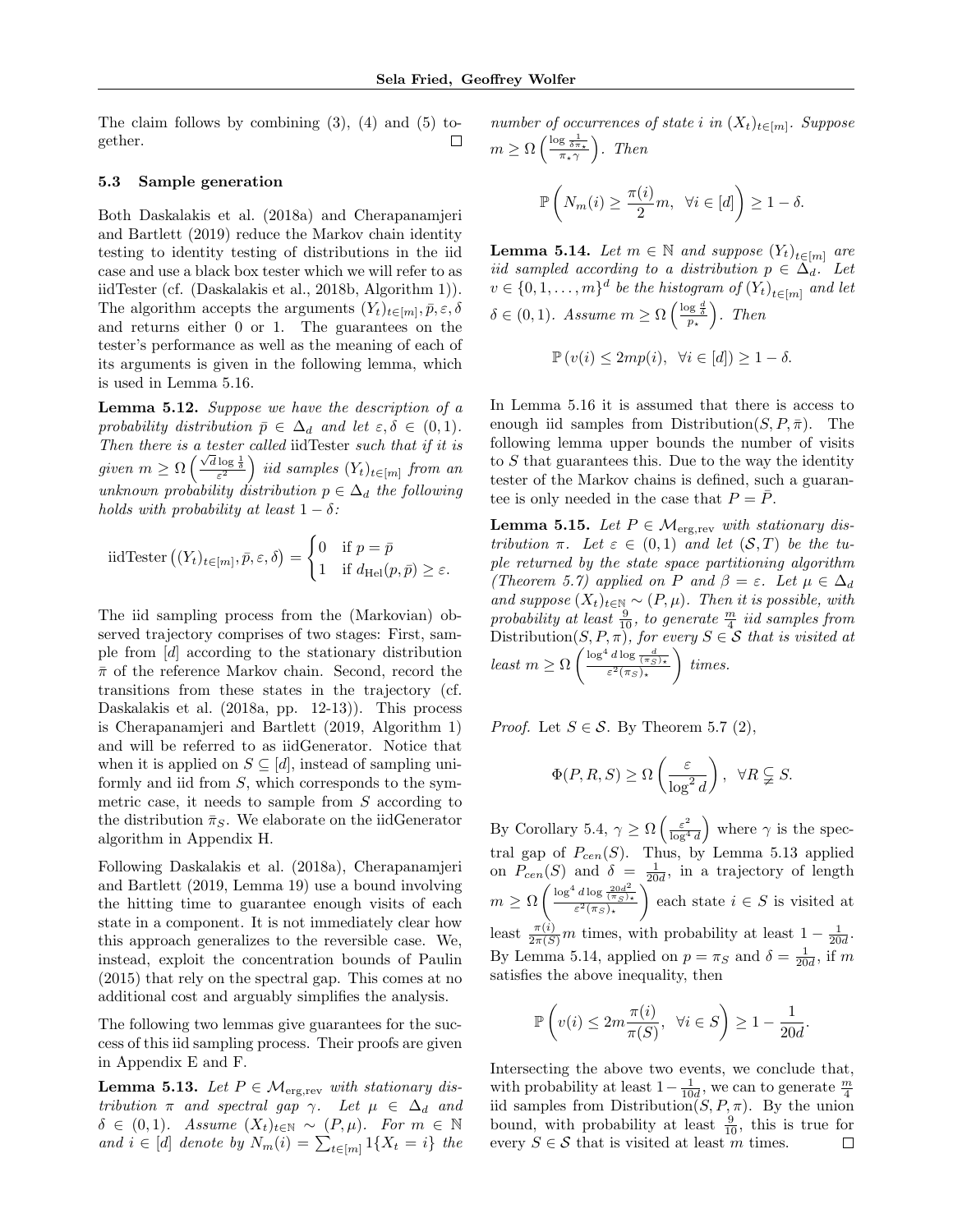#### 5.4 Reduction to the iid case

The following lemma shows that in order to perform identity testing of Markov chains it suffices to perform identity testing in the iid case over any component in  $S$  that is visited enough times:

**Lemma 5.16.** Let  $P, \overline{P} \in \mathcal{M}_{irr,rev}$  with stationary distributions  $\pi, \bar{\pi}$ , respectively, and let  $\varepsilon \in (0, 1)$ . Assume that

$$
\left|\left|\frac{\pi}{\bar{\pi}}-\mathbf{1}\right|\right|_{\infty}\leq\frac{\varepsilon}{2}.
$$

Let  $(S, T)$  be the tuple returned by the state space partitioning algorithm (Theorem 5.7) applied on  $\overline{P}$  and  $\beta = \frac{\varepsilon}{16}$ . Let  $\mu \in \Delta_d$  and suppose  $(X_t)_{t \in \mathbb{N}} \sim (P, \mu)$ . Let  $S \in \mathcal{S}$  and assume that we have  $m \geq \Omega \left( \frac{|S| \log d}{\epsilon^2} \right)$  $\frac{\log d}{\varepsilon^2}\bigg)$ iid samples  $(Y_t)_{t \in [m]}$  from Distribution $(S, P, \overline{\pi})$ . Then, with probability at least  $\frac{9}{10}$ ,

iidTester 
$$
\left( (Y_t)_{t \in [m]}, \text{Distribution}(S, \bar{P}, \bar{\pi}), \frac{\varepsilon^2}{128}, \frac{1}{10d} \right)
$$

$$
= \begin{cases} 0 & \text{if } P = \bar{P} \\ 1 & \text{if Distance}(P, \bar{P}) ≥ ε. \end{cases}
$$

*Proof.* Let  $\overline{Q}$  be the edge measure of  $\overline{P}$ . By Theorem 5.7 (1),

$$
\sum_{i,j \in S} \text{Distribution}(S, \bar{P}, \bar{\pi})(i, j) = \frac{\sum_{i,j \in S} \bar{Q}(i, j)}{\pi(S)} \ge 1 - \frac{\varepsilon}{16}.
$$

By Lemma 5.2,

$$
d_{\rm Hel}^2({\rm Distribution}(S, P, \bar{\pi}), {\rm Distribution}(S, \bar{P}, \bar{\pi})) \geq \frac{\varepsilon^2}{128}
$$

Since  $|\mathcal{S}| \leq d$ , the claim follows from a union bound and the guarantees of Lemma 5.12.  $\Box$ 

### 6 PROOF OF THEOREM 3.1

To avoid periodicity issues, we exploit the fact (Proposition 7.1 (i)) that the distance between two Markov chains does not change much if the Markov chains are replaced by their respective  $\alpha$ -lazy versions, as long as  $\alpha$  is not too big. Thus, we may assume that  $P, \overline{P}$  are ergodic, at the cost of replacing  $\varepsilon$  with  $\frac{\varepsilon}{2}$ . Let  $(\mathcal{S}, T)$  be the tuple returned by the state space partitioning algorithm (Theorem 5.7) applied on P and  $\beta = \varepsilon$ . First assume that  $P = \overline{P}$ . Let Q be the edge measure of P. By Theorem  $5.7$   $(3)$ ,

$$
\frac{\sum_{i\in R, j\in[d]\setminus R} Q(i,j)}{\pi(R)} \ge \Omega\left(\frac{\varepsilon}{\log d}\right), \ \ \forall R\subseteq T.
$$

Applying Lemma 5.6 with  $\alpha = \frac{\varepsilon}{\log d}$  and  $\delta = \frac{1}{10}$  we have that if  $m \geq \Omega \left( \frac{\log^6 d \log \frac{1}{\pi_\star} \log \frac{d}{\pi_\star}}{\varepsilon^4 \pi_\star} \right)$  $\Big)$  then

$$
\mathbb{P}\left(\sum_{t=1}^m 1\{X_t \in \bigcup_{S \in \mathcal{S}} S\} \ge \Omega\left(\frac{\log^4 d \log \frac{d}{\pi_*}}{\varepsilon^2 \pi_*}\right)\right) \ge \frac{9}{10}.
$$

It holds

$$
\sum_{S \in \mathcal{S}} \frac{1}{(\pi_S)_\star} = \sum_{S \in \mathcal{S}} \frac{\pi(S)}{\min_{i \in S} \{\pi(i)\}} \le \sum_{S \in \mathcal{S}} \frac{\pi(S)}{\pi_\star} = \frac{1}{\pi_\star}.
$$

Thus, by the strong form of the pigeonhole principle (e.g. Brualdi (1977, Theorem 2.2.1)), at least one  $S \in \mathcal{S}$  is visited more than  $\Omega \left( \frac{\log^4 d \log \frac{d}{\pi_\star}}{\varepsilon^2(\pi_S)_\star} \right)$  $\Big)$  times. By Lemma 5.15, with probability at least  $\frac{9}{10}$ , we may sample

$$
\Omega\left(\frac{\log^4 d \log \frac{d}{\pi_\star}}{\varepsilon^2(\pi_S)_\star}\right) \ge \Omega\left(\frac{|S| \log d}{\varepsilon^2}\right)
$$

iid samples from

.

Distribution $(S, P, \overline{\pi}) =$ Distribution $(S, \overline{P}, \overline{\pi})$ .

Applying Lemma 5.16 we identify that  $P = \overline{P}$  with probability of success at least  $\frac{9}{10}$ . We conclude that, in this case, the tester succeeds with probability at least  $\frac{7}{10}$ .

Assume now that  $Distance(P, \overline{P}) \geq \varepsilon$ . In this case the algorithm fails only if the iid sampling succeeds in at least one component  $S \in \mathcal{S}$  but the iid tester fails on S. The probability that this happens is upper bounded by  $\frac{1}{10}$  (Lemma 5.12).  $\Box$ 

## 7 SOME PROPERTIES OF THE DISTANCE

The purpose of this section is to develop intuition for the distance notion considered in this work (Definition 4.2). This will be done by establishing its behaviour under several natural operations, two of which were inspired by Daskalakis et al. (2018a, Open Questions 2 and 3). The proof of the following proposition is given in Appendix G .

**Proposition 7.1.** Let  $P, \overline{P} \in \mathcal{M}_{irr}$  with stationary distributions  $\pi, \bar{\pi}$ , time reversals  $P^*, \bar{P}^*$  and multiplicative reversibilizations  $P^{\dagger}, \bar{P}^{\dagger}$ , respectively. Let  $\varepsilon \in (0,1)$ .

(i) Assume that Distance  $(P, \bar{P}) \geq \varepsilon$ . Let  $\alpha = \frac{\varepsilon^2}{2\sqrt{2}}$  $\frac{\varepsilon}{2\sqrt{2}}$ and consider the  $\alpha$ -lazy versions of P and  $\bar{P}$ :

$$
P' = \alpha I + (1 - \alpha) P,
$$
  
\n
$$
\bar{P}' = \alpha I + (1 - \alpha) \bar{P},
$$
  
\nrespectively. Then  $Distance(P', \bar{P}') \ge \frac{\varepsilon}{2}.$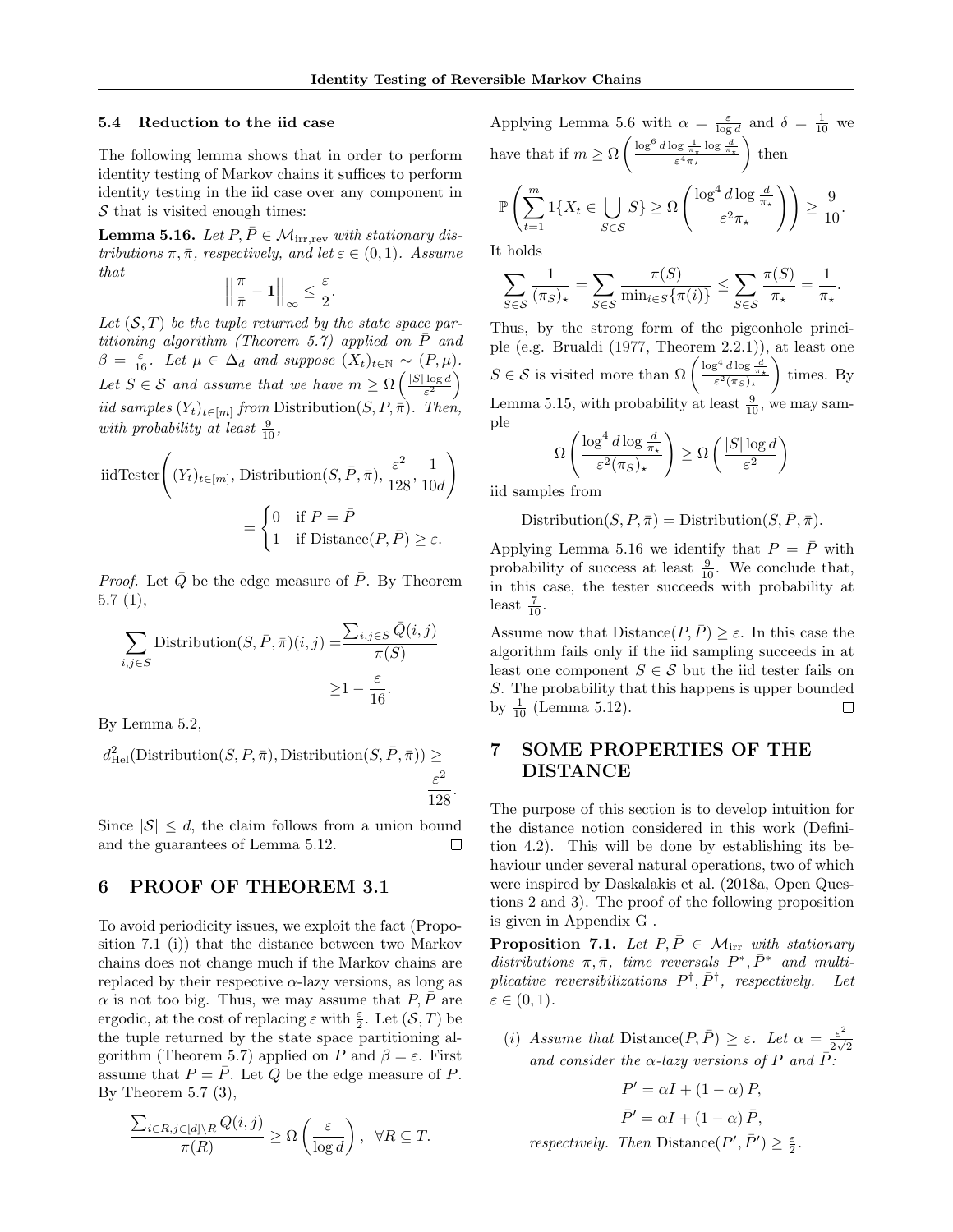(ii) It holds

$$
Distance(P^*, \bar{P}^*) = Distance(P, \bar{P}).
$$

(iii) Assume that  $P, \bar{P}$  are reversible and that

$$
\left|\left|\frac{\pi}{\bar{\pi}}-1\right|\right|_{\infty}<\varepsilon.
$$

Let  $\alpha \in [0,1]$  and denote  $P(\alpha) = \alpha P + (1-\alpha)\overline{P}$ . Then

Distance
$$
(P, P(\alpha)) \ge 1 - \sqrt{\alpha} - 2\sqrt{\frac{1-\alpha}{1-\varepsilon}}
$$
  
+  $2\sqrt{\frac{1-\alpha}{1-\varepsilon}}$ Distance $(P, \overline{P})$ .

(iv) Let  $k \in \mathbb{N}$ . Then

$$
1 - (1 - \text{Distance}(P, \bar{P}))^k \geq \text{Distance}(P^k, \bar{P}^k).
$$

 $(v)$ 

Distance
$$
(P^k, \bar{P}^k)
$$
  $\longrightarrow_{k \to \infty} d_{\text{Hel}}^2(\pi, \bar{\pi}).$ 

(vi) It holds

$$
Distance(P^{\dagger}, \bar{P}^{\dagger}) \leq 2Distance(P, \bar{P}).
$$

(vii) There exist irreducible and reversible Markov chains that are arbitrarily close under the distance such that the Hellinger distance between their stationary distributions is bounded away from 0.

Remark 7.2. Property (i) exhibits the robustness of the distance under transitions to  $\alpha$ -lazy versions. This allows us to handle arbitrary irreducible Markov chains, although we invoke the concentration bounds of Paulin (2015) which hold only for ergodic Markov chains.

Property (iii) addresses Daskalakis et al. (2018a, Open Questions 2) asking how the distance between two Markov chains changes when one substitutes one of them with a convex combination of both.

Property (iv) addresses Daskalakis et al. (2018a, Open Questions 3) asking how the distance between two Markov chains is related to the distance between the same Markov chains being observed only at intervals of size k.

Property (v) is related to the previous one and shows that with increasing  $k$  it becomes increasingly harder to distinguish between two Markov chains that have the same stationary distribution.

Reversible Markov chains enjoy favourable properties. One way to make an irreducible Markov reversible is by moving to its multiplicative reversibilization. It is therefore natural to ask how the distance behaves under this operation. This is addressed in (vi).

Finally, property (vii) reflects the fact that if two reducible Markov chains share an identical essential communicating class, the distance between them is 0 (cf. Daskalakis et al. (2018a, Claim 1)).

## 8 CONCLUSION

In this work we have replaced the restrictive symmetry assumption made by Daskalakis et al. (2018a) and Cherapanamjeri and Bartlett (2019) with the more natural one of reversibility and showed that it is possible to perform identity testing in this class under the distance notion between Markov chains introduced by Daskalakis et al. (2018a), provided that the stationary distributions of the reference and of the unknown Markov chains are not too far from each other under a certain distance notion between probability distributions. In addition, we provided intuition regarding the distance notion between Markov chains by making statements on its behaviour under several natural operations. The next step in our research agenda in identity testing of Markov chains is to investigate the possibility of removing the assumption on the closeness of the stationary distributions of the reference and the unknown chain Markov chains.

Societal impact The problem of goodness-of-fit is fundamental in statistics. We do not foresee any new negative societal impact arising from this research that has not been well-understood by now.

Acknowledgments Sela Fried is supported by the Israel Science Foundation (ISF) through grant no. 1456/18 and by the European Research Council through grant no. 949707. Geoffrey Wolfer is supported by the Japan Society for the Promotion of Science. We thank the referees for their careful reading and valuable comments that helped us improve the presentation of this paper.

#### References

- D. Aldous and P. Diaconis. Strong uniform times and finite random walks. Advances in Applied Mathematics, 8(1):69–97, 1987.
- R. A. Brualdi. Introductory combinatorics. Pearson Education India, 1977.
- S. Chan, Q. Ding, and S. Li. Learning and testing irreducible Markov chains via the k-cover time. In Algorithmic Learning Theory, pages 458–480. PMLR, 2021.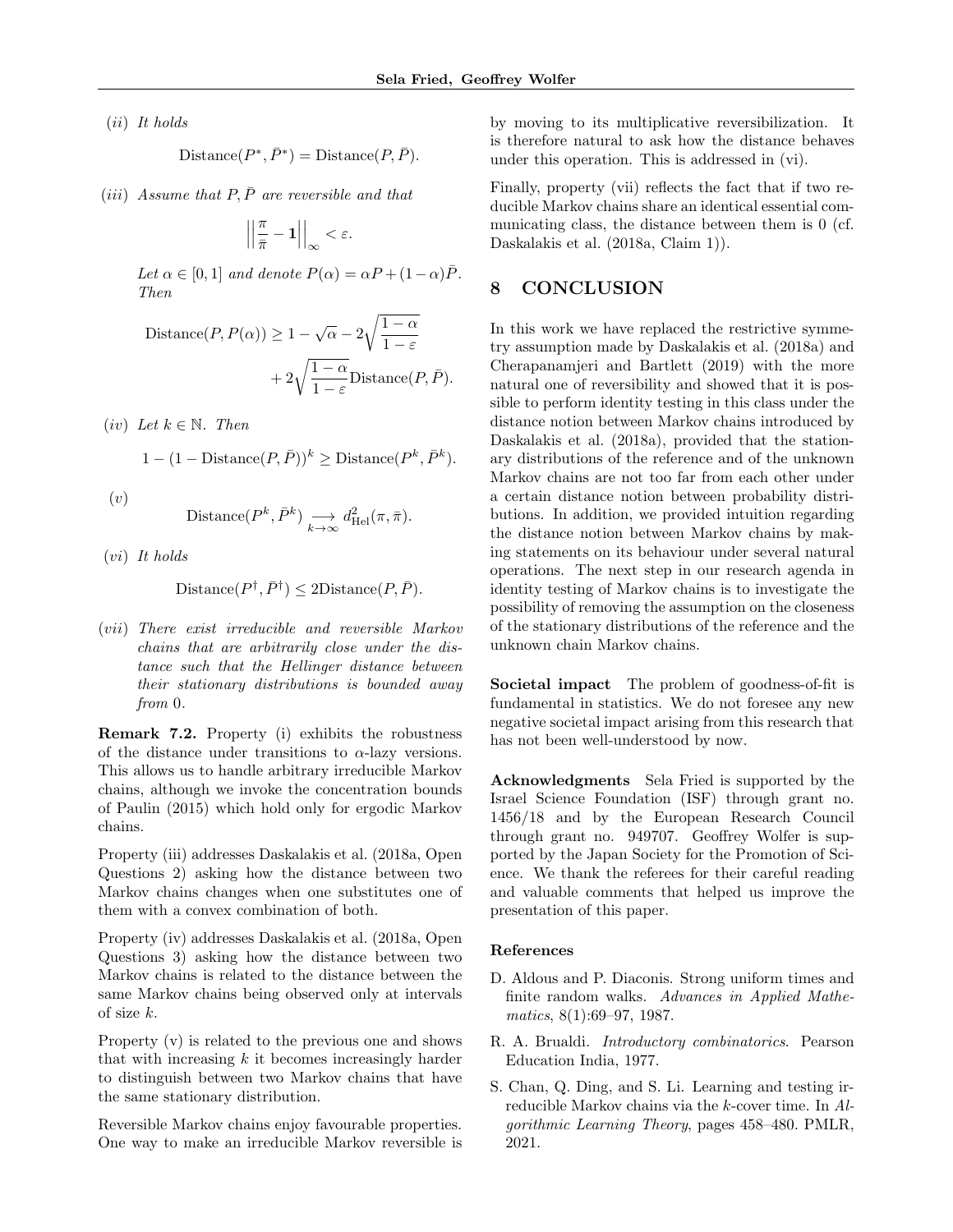- Y. Cherapanamjeri and P. L. Bartlett. Testing symmetric Markov chains without hitting. In *Proceed*ings of the Thirty-Second Conference on Learning Theory, volume 99 of Proceedings of Machine Learning Research, pages 758–785. PMLR, 2019.
- C. Daskalakis, N. Dikkala, and N. Gravin. Testing from one sample: Is the casino really using a riffle shuffle? ArXiv, abs/1704.06850, 2017.
- C. Daskalakis, N. Dikkala, and N. Gravin. Testing symmetric Markov chains from a single trajectory. In Conference On Learning Theory, pages 385–409. PMLR, 2018a.
- C. Daskalakis, G. Kamath, and J. Wright. Which distribution distances are sublinearly testable? In Proceedings of the Twenty-Ninth Annual ACM-SIAM Symposium on Discrete Algorithms, pages 2747– 2764. SIAM, 2018b.
- R. Drnovšek and A. Peperko. Inequalities for the Hadamard weighted geometric mean of positive kernel operators on Banach function spaces. Positivity, 10(4):613–626, 2006.
- D. P. Dubhashi and A. Panconesi. Concentration of measure for the analysis of randomized algorithms. Cambridge University Press, 2009.
- J. A. Fill. Eigenvalue bounds on convergence to stationarity for nonreversible Markov chains, with an application to the exclusion process. The annals of applied probability, pages 62–87, 1991.
- S. Fried and G. Wolfer. On the  $\alpha$ -lazy version of Markov chains in estimation and testing problems. arXiv preprint arXiv:2105.09536, 2021.
- A. L. Gibbs and F. E. Su. On choosing and bounding probability metrics. International statistical review, 70(3):419–435, 2002.
- I. Gohberg and M. G. Kreïn. *Introduction to the the*ory of linear nonselfadjoint operators, volume 18. American Mathematical Soc., 1978.
- G. Helmberg. Introduction to spectral theory in Hilbert space. Courier Dover Publications, 2008.
- R. A. Horn and C. R. Johnson. Matrix analysis. Cambridge university press, 2012.
- D. Kazakos. The Bhattacharyya distance and detection between Markov chains. IEEE Transactions on Information Theory, 24(6):747–754, 1978.
- J. G. Kemeny, J. L. Snell, and A. W. Knapp. Denumerable Markov chains: with a chapter of Markov random fields by David Griffeath, volume 40. Springer Science & Business Media, 2012.
- D. A. Levin and Y. Peres. Markov chains and mixing times, volume 107. American Mathematical Soc., 2017.
- P. Lévy. Systèmes Markoviens et stationnaires. cas dénombrable. Annales scientifiques de l'École Normale Supérieure, 3e série,  $68:327-381$ , 1951.
- P. Lévy. Complément à l'étude des processus de Markoff. Annales scientifiques de l'Ecole Normale ´ Supérieure, 3e série, 69:203-212, 1952.
- P. Lévy. Processus Markoviens et stationnaires. cas dénombrable. Annales de l'institut Henri Poincaré, 16(1):7–25, 1958.
- N. Linial, E. London, and Y. Rabinovich. The geometry of graphs and some of its algorithmic applications. Combinatorica, 15(2):215–245, 1995.
- P. Massart. Concentration inequalities and model selection. Lectures from the 33rd summer school on probability theory held in Saint-Flour, July 6–23, 2003. Lecture Notes in Mathematics, 1896, 2007.
- T. Matsui, N. Azzaoui, and D. Murakami. Analysis of COVID-19 evolution based on testing closeness of sequential data. Japanese Journal of Statistics and Data Science, pages 1–18, 2022.
- P. J. Olver, C. Shakiban, and C. Shakiban. Applied linear algebra, volume 1. Springer, 2006.
- D. Paulin. Concentration inequalities for Markov chains by Marton couplings and spectral methods. Electron. J. Probab., 20:32 pp., 2015. doi: 10.1214/EJP.v20-4039.
- A. Sinclair and M. Jerrum. Approximate counting, uniform generation and rapidly mixing Markov chains. Information and Computation, 82(1):93– 133, 1989.
- B. Waggoner. Lp testing and learning of discrete distributions. In Proceedings of the 2015 Conference on Innovations in Theoretical Computer Science, pages 347–356, 2015.
- G. Wolfer and A. Kontorovich. Minimax testing of identity to a reference ergodic Markov chain. In Proceedings of the Twenty Third International Conference on Artificial Intelligence and Statistics, volume 108 of Proceedings of Machine Learning Research, pages 191–201. PMLR, 26–28 Aug 2020.
- X. Zhan. Matrix theory, volume 147. American Mathematical Soc., 2013.
- Y. Q. Zhao and D. Liu. The censored Markov chain and the best augmentation. Journal of Applied Probability, pages 623–629, 1996.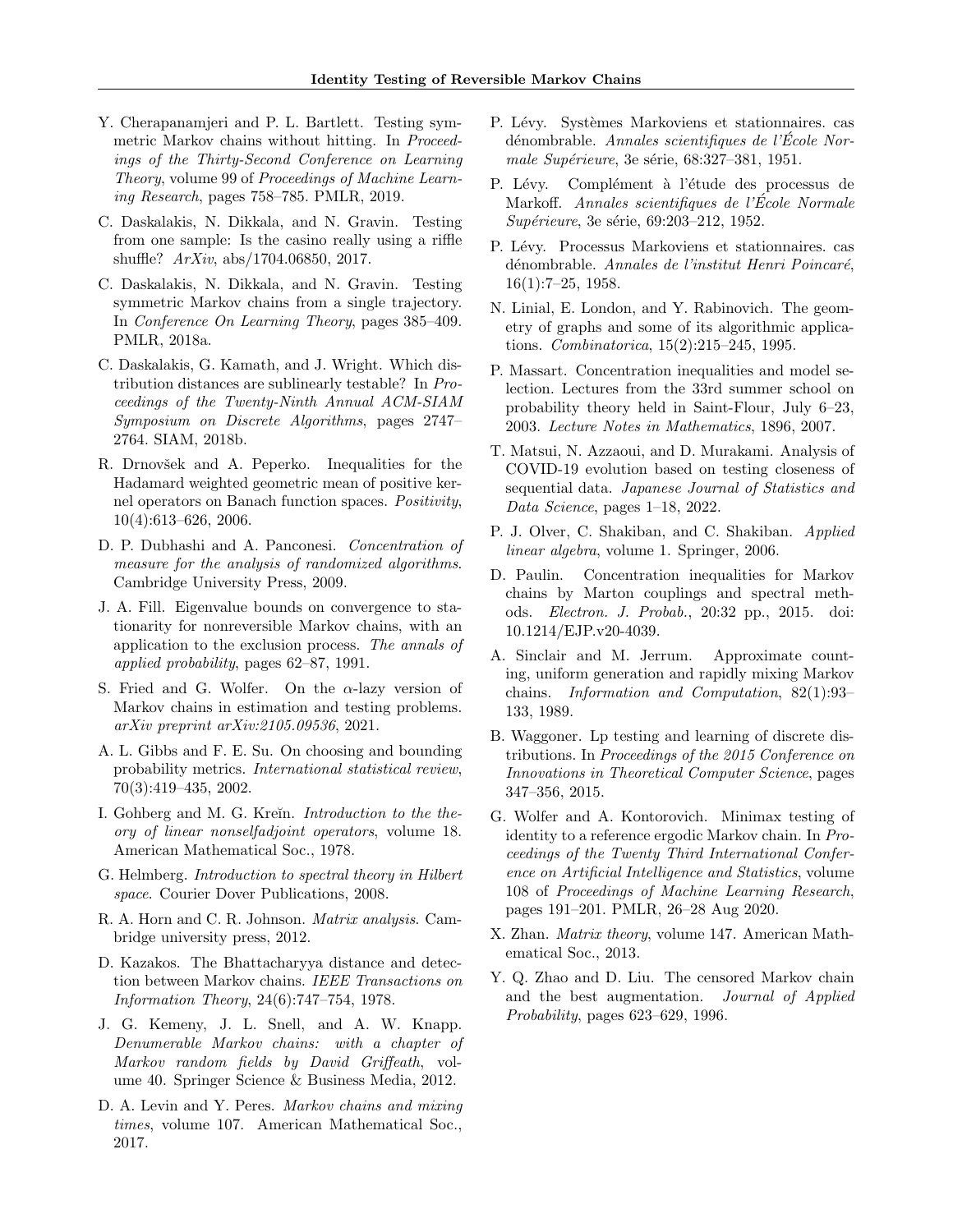# Supplementary Material: Identity Testing of Reversible Markov Chains

# A PROOF OF LEMMA 4.1

Suppose  $P$  is reversible, i.e.  $P$  satisfies the detailed balance equation (e.g. Levin and Peres (2017, (1.30)):

$$
Q(i,j) = Q(j,i), \ \forall i, j \in [d].
$$

Assume without loss that  $S = [k]$  for some  $k \in [d]$  and let  $i, j \in [k]$ . We have

$$
\pi_{S}(i)P_{\text{cen}}(S)(i,j) = \frac{\pi(i)}{\pi(S)} \left(P_{S} + \sum_{t=1}^{\infty} P_{S,[d] \setminus S} P_{[d] \setminus S]}^{t} P_{[d] \setminus S,S}\right)(i,j)
$$

$$
= \frac{1}{\pi(S)} \left(\pi(i)P_{S}(i,j) + \pi(i) \left(\sum_{t=1}^{\infty} P_{S,[d] \setminus S} P_{[d] \setminus S}^{t} P_{[d] \setminus S,S}\right)(i,j)\right)
$$

$$
= \frac{1}{\pi(S)} \left(\pi(j)P_{S}(j,i) + \sum_{t=1}^{\infty} \left(\pi(i)P_{S,[d] \setminus S} P_{[d] \setminus S}^{t} P_{[d] \setminus S,S}\right)(i,j)\right).
$$
(6)

Now, let  $t \in \mathbb{N}$ . We have

$$
\left(\pi(i)P_{S,[d]\backslash S}P^t_{[d]\backslash S}P_{[d]\backslash S,S}\right)(i,j) = \sum_{l=k+1}^d \sum_{m=k+1}^d \pi(i)P(i,l)P^t(l,m)P(m,j)
$$

$$
= \pi(j)\sum_{l=k+1}^d \sum_{m=k+1}^d P(l,i)P^t(m,l)P(j,m)
$$

$$
= \left(\pi(j)P_{S,[d]\backslash S}P^t_{[d]\backslash S}P_{[d]\backslash S,S}\right)(j,i).
$$

Thus,

$$
(6) = \frac{1}{\pi(S)} \left( \pi(j) P_S(j, i) + \sum_{t=1}^{\infty} \left( \pi(j) P_{S, [d] \setminus S} P_{[d] \setminus S}^t P_{[d] \setminus S, S} \right) (j, i) \right)
$$
  
=  $\pi_S(j) P_{\text{cen}}(S)(j, i).$ 

# B PROOF OF LEMMA 5.2

It is easy to see that  $\sqrt{P \circ \bar{P}}$  is self-adjoint in  $L_2(\sqrt{\pi \circ \bar{\pi}})$ . Let  $\mathbf{1}_S \in \mathbb{R}^d$  be given by

$$
\mathbf{1}_S(i) = \begin{cases} 1 & i \in S \\ 0 & \text{otherwise,} \end{cases} \forall i \in [d].
$$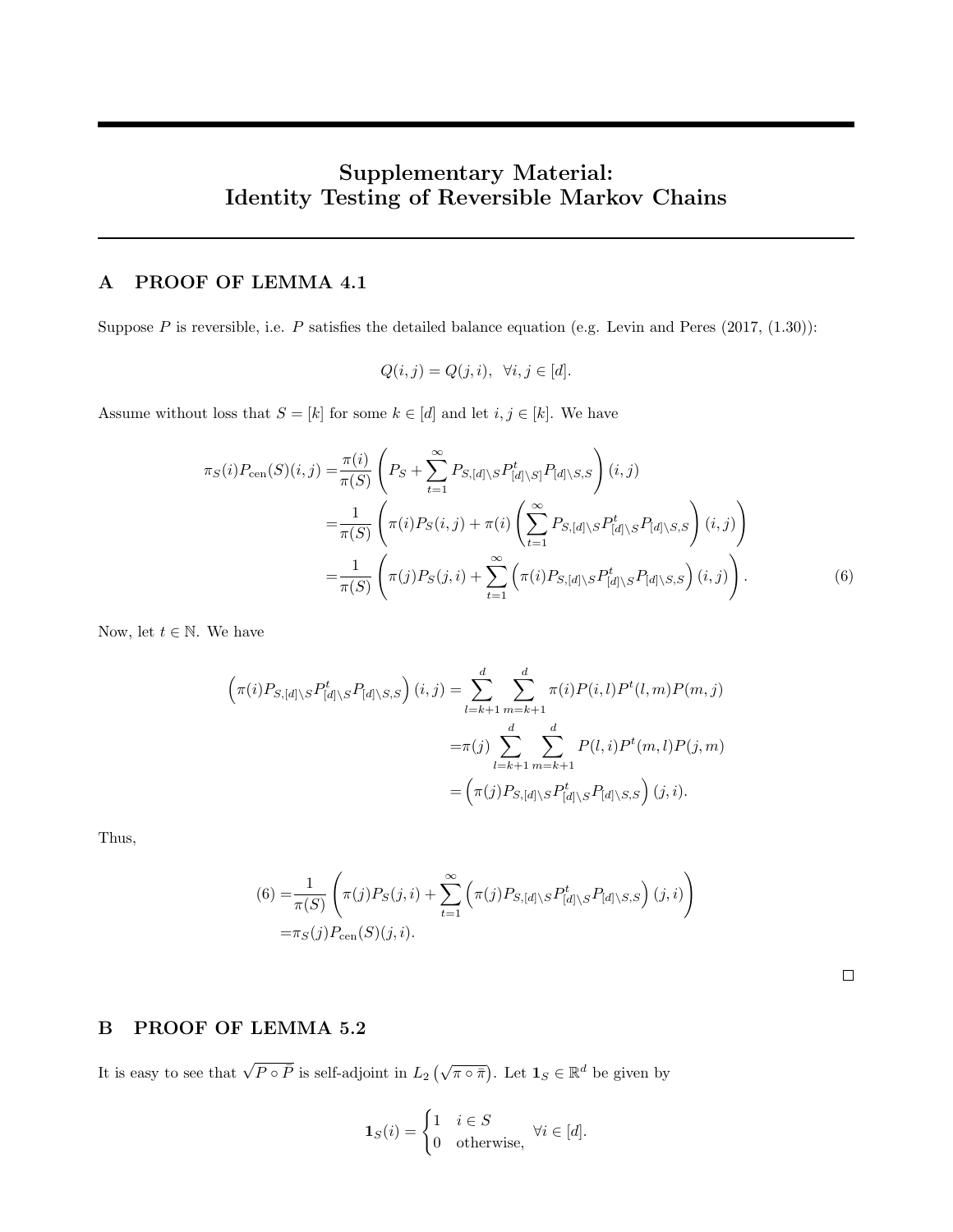Let  $\bar{Q} = \text{diag}(\bar{\pi})\bar{P}$  be the edge measure and let  $R = \text{diag}(\bar{\pi})P$ . Then

$$
\rho\left(\sqrt{P \circ \bar{P}}\right) = \max_{u \neq 0} \frac{\langle \sqrt{P \circ \bar{P}}u, u \rangle_{\sqrt{\pi \circ \bar{\pi}}}}{||u||_{2, \sqrt{\pi \circ \bar{\pi}}}}\n\n\stackrel{\left(i\right)}{\geq} \frac{\langle \sqrt{P \circ \bar{P}}1_S, 1_S \rangle_{\sqrt{\pi \circ \bar{\pi}}}}{||1_S||_{2, \sqrt{\pi \circ \bar{\pi}}}}\n\n=\frac{\sum_{i,j \in S} \sqrt{R(i,j)} \sqrt{Q(i,j)} \sqrt{\frac{\pi(i)}{\bar{\pi}(i)}}}{\sum_{i \in S} \sqrt{\pi(i)} \sqrt{\bar{\pi}(i)}}\n\n=\frac{\sum_{i,j \in S} \sqrt{\frac{R(i,j)}{\bar{\pi}(S)}} \sqrt{\frac{\bar{Q}(i,j)}{\bar{\pi}(S)}} \sqrt{\frac{\pi(i)}{\bar{\pi}(i)}}}{\sum_{i \in S} \sqrt{\frac{\pi(i)}{\pi(S)}} \sqrt{\frac{\pi(i)}{\bar{\pi}(S)}} \sqrt{\frac{\pi(S)}{\bar{\pi}(S)}}}\n\n\stackrel{\left(ii\right)}{\geq} \sum_{i,j \in S} \sqrt{\frac{R(i,j)}{\bar{\pi}(S)}} \sqrt{\frac{\bar{Q}(i,j)}{\bar{\pi}(S)}} \sqrt{\frac{\pi(i)}{\bar{\pi}(i)}} \sqrt{\frac{\pi(i)}{\pi(i)}} \sqrt{\frac{\pi(S)}{\pi(S)}}\n\n\stackrel{\left(iii\right)}{\geq} \sum_{i,j \in S} \sqrt{\frac{R(i,j)}{\bar{\pi}(S)}} \sqrt{\frac{\bar{Q}(i,j)}{\bar{\pi}(S)}} \sqrt{\frac{\pi(i)}{\bar{\pi}(S)}} \sqrt{1 - \frac{\varepsilon}{2}} \sqrt{1 + \frac{\varepsilon}{2}},
$$

where  $(i)$  is due to the Courant–Fischer principle (e.g. Helmberg (2008, p. 219)),  $(ii)$  stems from the AM-GM inequality as follows:

$$
\sum_{i \in S} \sqrt{\frac{\pi(i)}{\pi(S)}} \sqrt{\frac{\bar{\pi}(i)}{\bar{\pi}(S)}} \le \frac{1}{2} \sum_{i \in S} \left( \frac{\pi(i)}{\pi(S)} + \frac{\bar{\pi}(i)}{\bar{\pi}(S)} \right) = 1
$$

and (*iii*) follows by definition of  $\pi(S)$  and the assumption that  $\left|\left|\frac{\pi}{\overline{n}} - \mathbf{1}\right|\right|_{\infty} \leq \frac{\varepsilon}{2}$ :

$$
\pi(S) = \sum_{i \in S} \pi(i) \le \left(1 + \frac{\varepsilon}{2}\right) \sum_{i \in S} \bar{\pi}(i) = \left(1 + \frac{\varepsilon}{2}\right) \bar{\pi}(S).
$$

By assumption,  $\text{Distance}(P, \bar{P}) \geq \varepsilon$ . Thus,

$$
\varepsilon \le 1 - \left(1 - \frac{\varepsilon}{2}\right) \sum_{i,j \in S} \sqrt{\frac{R(i,j)}{\bar{\pi}(S)}} \sqrt{\frac{\bar{Q}(i,j)}{\bar{\pi}(S)}}.
$$

It follows

$$
\frac{\varepsilon}{2} \le \left(1 - \frac{\varepsilon}{2}\right) \left(1 - \sum_{i,j \in S} \sqrt{\frac{R(i,j)}{\bar{\pi}(S)}} \sqrt{\frac{\bar{Q}(i,j)}{\bar{\pi}(S)}}\right) \le 1 - \sum_{i,j \in S} \sqrt{\frac{R(i,j)}{\bar{\pi}(S)}} \sqrt{\frac{\bar{Q}(i,j)}{\bar{\pi}(S)}}. \tag{7}
$$

We distinguish between two cases: First assume that

$$
\sum_{i,j \in S} \text{Distribution}(S, P, \bar{\pi})(i, j) \ge 1 - \frac{5\varepsilon}{16}.\tag{8}
$$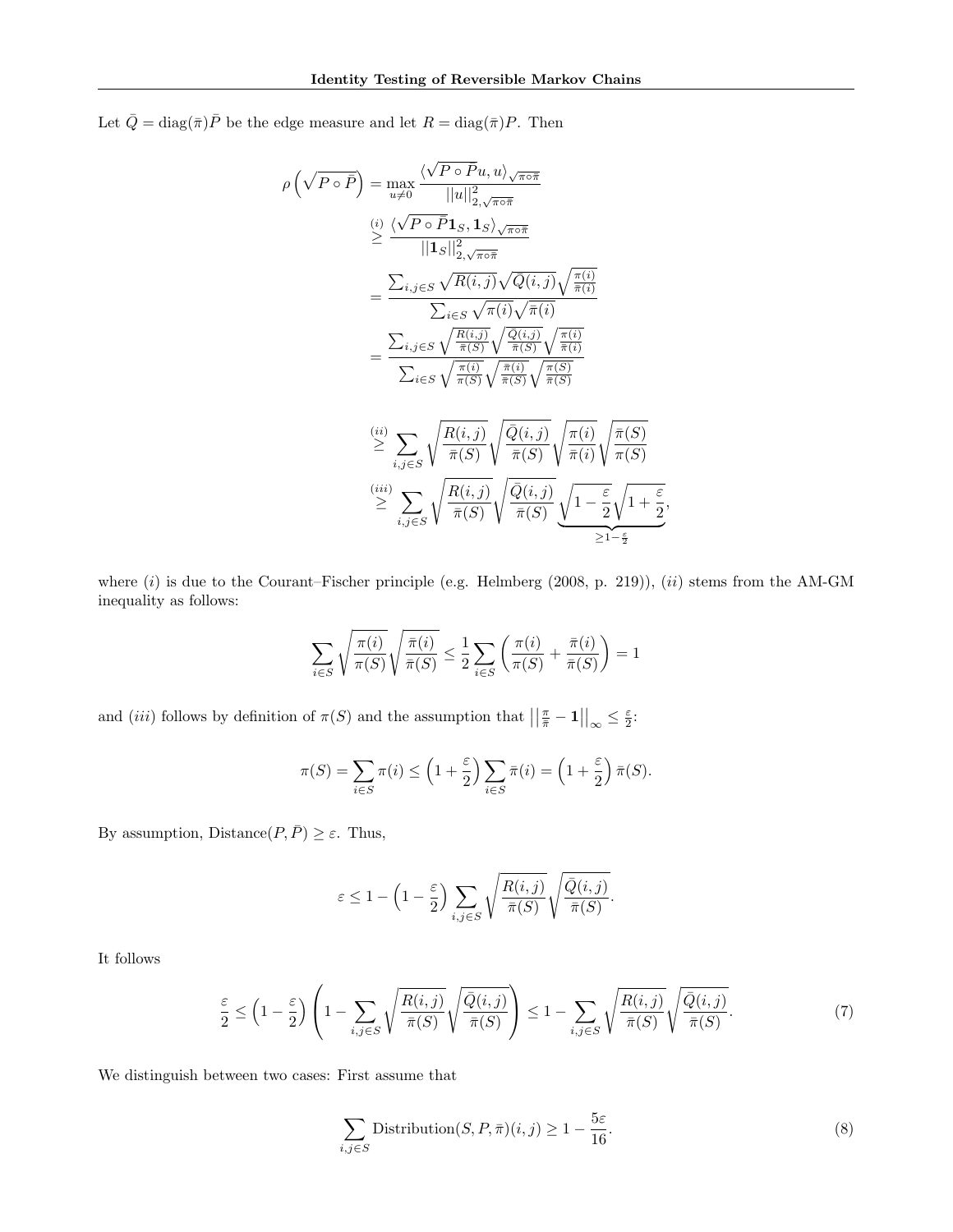In this case we have

 $d_{\text{Hel}}^2(\text{Distribution}(S, P, \bar{\pi}), \text{ Distribution}(S, \bar{P}, \bar{\pi}))$ 

$$
\geq \frac{1}{2} \sum_{i,j \in S} \left( \sqrt{\text{Distribution}(S, P, \bar{\pi})(i,j)} - \sqrt{\text{Distribution}(S, \bar{P}, \bar{\pi})(i,j)} \right)^2
$$
\n
$$
= \frac{1}{2} \sum_{i,j \in S} \left( \sqrt{\frac{R(i,j)}{\bar{\pi}(S)}} - \sqrt{\frac{\bar{Q}(i,j)}{\bar{\pi}(S)}} \right)^2
$$
\n
$$
= \frac{1}{2} \sum_{i,j \in S} \left( \frac{R(i,j)}{\bar{\pi}(S)} + \frac{\bar{Q}(i,j)}{\bar{\pi}(S)} - 2\sqrt{\frac{R(i,j)}{\bar{\pi}(S)}} \sqrt{\frac{\bar{Q}(i,j)}{\bar{\pi}(S)}} \right)
$$
\n
$$
\geq 1 - \frac{3\varepsilon}{16} - \sum_{i,j \in S} \sqrt{\frac{R(i,j)}{\bar{\pi}(S)}} \sqrt{\frac{\bar{Q}(i,j)}{\bar{\pi}(S)}}
$$
\n
$$
\geq \varepsilon - \frac{3\varepsilon}{16} = \frac{13\varepsilon}{16} \geq \frac{\varepsilon^2}{128}
$$

where in the second inequality we used (8), (7) and that, by assumption,

$$
\sum_{i,j \in S} \text{Distribution}(S, \bar{P}, \bar{\pi})(i, j) \ge 1 - \frac{\varepsilon}{16}
$$

Consider now the case

$$
\sum_{i,j \in S} \text{Distribution}(S, P, \bar{\pi})(i, j) \le 1 - \frac{5\varepsilon}{16}.
$$

In this case we have

$$
d_{\text{TV}}(\text{Distribution}(S, P, \bar{\pi}), \text{Distribution}(S, \bar{P}, \bar{\pi})) \ge \frac{1}{2} \sum_{i,j \in S} \left( \frac{\bar{Q}(i,j)}{\bar{\pi}(S)} - \frac{R(i,j)}{\bar{\pi}(S)} \right) \\
\ge \frac{1}{2} \left( 1 - \frac{\varepsilon}{16} - 1 + \frac{5\varepsilon}{16} \right) = \frac{\varepsilon}{16}
$$

By  $(1)$ ,

$$
d_{\text{Hel}}^2(\text{Distribution}(S, P, \bar{\pi}), \text{Distribution}(S, \bar{P}, \bar{\pi})) \ge \frac{\varepsilon^2}{128}.
$$

.

## C PROOF OF LEMMA 5.5

Denote  $m = |T|$  and assume without loss that  $T = [m]$ . There exists a non negative left Perron vector  $u \in \mathbb{R}^m$ corresponding to  $\lambda$  which we may assume to be not descending, i.e.,

$$
u(1) \le u(2) \le \cdots \le u(m).
$$

By abuse of notation we denote by u the vector in  $\mathbb{R}^d$  obtained from u by extending it with  $d - m$  zeros. Now, define  $\hat{u} \in \mathbb{R}^d$  by  $\hat{u}(i) = \frac{u(i)}{\pi(i)}$ ,  $\forall i \in [d]$ . It holds

$$
\langle u(I - P), \hat{u} \rangle = (1 - \lambda) \langle u, \hat{u} \rangle. \tag{9}
$$

.

The right-hand side of (9) equals

$$
(1 - \lambda) \sum_{i \in [d]} \pi(i) \hat{u}(i)^2
$$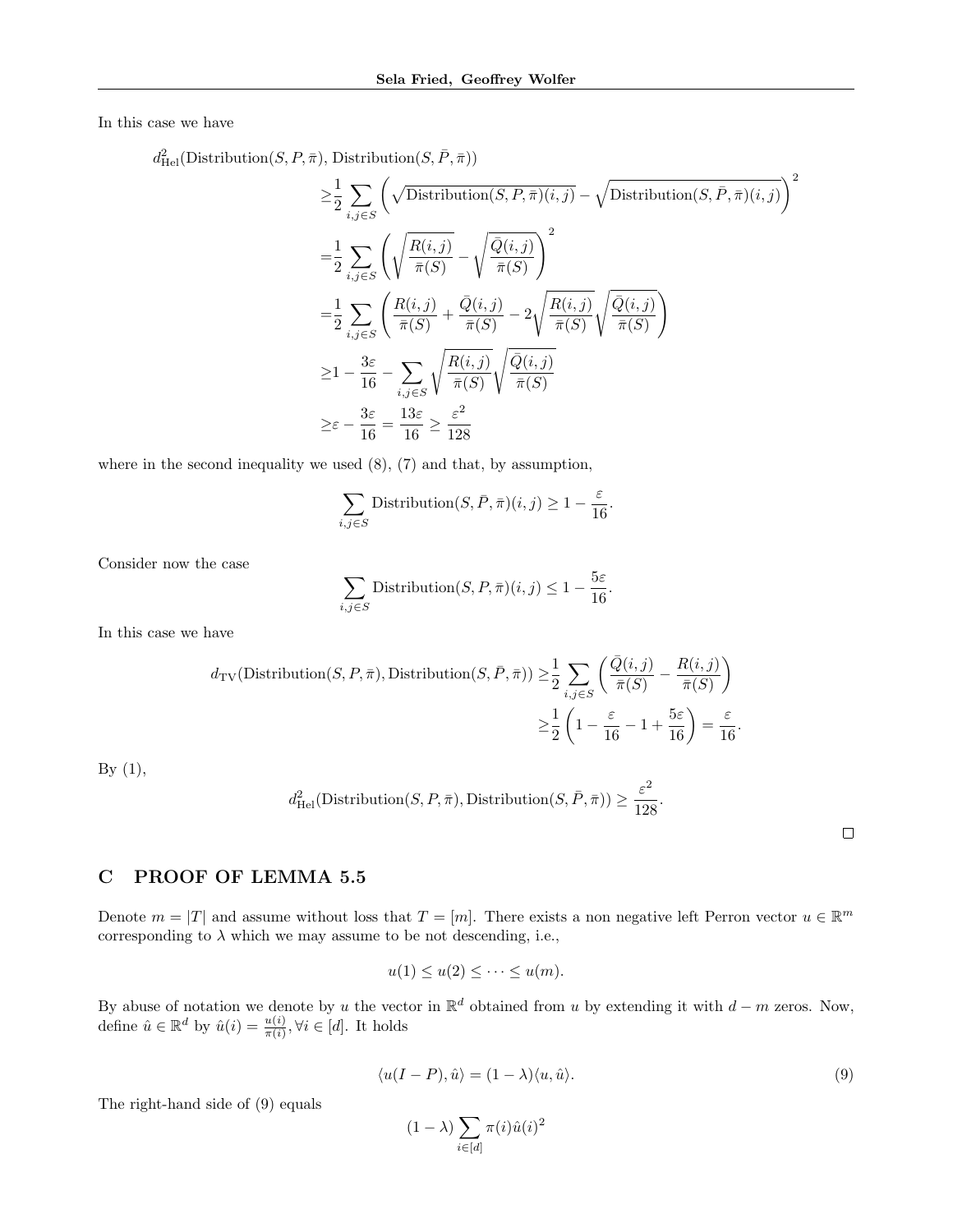while the left-hand side is bounded below by

$$
\sum_{1 \leq i < j \leq d} Q(i, j) \left( \hat{u}(i) - \hat{u}(j) \right)^2.
$$

Thus,

$$
1 - \lambda \ge \frac{\sum_{1 \le i < j \le d} Q(i, j) \left( \hat{u}(i) - \hat{u}(j) \right)^2}{\sum_{i \in [d]} \pi(i) \hat{u}(i)^2}.
$$

Now,

$$
\sum_{1 \le i < j \le d} Q(i, j) \left( \hat{u}(i) + \hat{u}(j) \right)^2 \le 2 \sum_{i \in [d]} \pi(i) \hat{u}(i)^2.
$$

It follows that

$$
1 - \lambda \ge \frac{1}{2} \left( \frac{\sum_{1 \le i < j \le d} Q(i, j) \left( \hat{u}(i)^2 - \hat{u}(j)^2 \right)}{\sum_{i \in [d]} \pi(i) \hat{u}(i)^2} \right)^2.
$$

Now, for  $1 \leq k \leq d-1$  let  $S_k = [k]$ . Then

$$
\sum_{1 \le i < j \le d} Q(i,j) \left( \hat{u}(i)^2 - \hat{u}(j)^2 \right) = \sum_{k=1}^m \left( \hat{u}(k)^2 - \hat{u}(k+1)^2 \right) \sum_{i \in S_k, j \in \bar{S}_k} Q(i,j)
$$
\n
$$
\ge \alpha \sum_{k=1}^m \left( \hat{u}(k)^2 - \hat{u}(k+1)^2 \right) \sum_{l=1}^k \pi(l)
$$
\n
$$
= \alpha \sum_{l=1}^m \pi(l) \sum_{k=l}^m \left( \hat{u}(k)^2 - \hat{u}(k+1)^2 \right)
$$
\n
$$
= \alpha \sum_{l=1}^d \pi(l) \hat{u}(l)^2.
$$

# D PROOF OF LEMMA 5.6

Let  $\pi_T$  be the vector obtained from  $\pi$  by keeping only the entries at indices belonging to T and let  $\lambda$  be the largest eigenvalue of  $P_T$ . By Lemma 5.5,  $\lambda \leq 1 - \frac{\alpha^2}{2}$  $\frac{x^2}{2}$ . Let  $k = \frac{8 \log \frac{1}{(\pi T)^*}}{\alpha^2}$  and let  $j \in [k]$ . Define

$$
Y_j = 1\{\exists i \in [(j-1)k+1, jk] \mid X_i \notin T\}.
$$

We distinguish between two cases:

- 1.  $X_{(j-1)k+1} \notin T$ : In this case,  $\mathbb{P}(Y_j = 1 \mid X_1, \ldots, X_{(j-1)k+1}) = 1$ .
- 2.  $X_{(j-1)k+1} = i \in T$ : In this case, with  $D = \text{diag}(\pi_T)$  where

$$
\mathbb{P}(Y_j = 0 \mid X_1, \dots, X_{(j-1)k+1}) = e_i^T P_T^{k-1} \mathbf{1}
$$
\n
$$
= e_i^T D^{-1} D P_T^{k-1} \mathbf{1}
$$
\n
$$
= \langle P_T^{k-1} \mathbf{1}, D^{-1} e_i \rangle_{\pi_T}
$$
\n
$$
= \sqrt{\frac{\pi(T)}{\pi(i)}} \left\langle P_T^{k-1} \frac{1}{\sqrt{\pi(T)}} \mathbf{1}, \sqrt{\pi(i)} D^{-1} e_i \right\rangle_{\pi_T} . \tag{10}
$$

Notice that  $\Big|$   $\frac{1}{\sqrt{2}}$  $\frac{1}{\pi(T)}1$  $\Bigg\vert_{\pi_T}$  $=$   $\vert$   $\sqrt{\pi(i)}D^{-1}e_i\Big|$  $\Big|_{\pi_T} = 1$ . By the Courant–Fischer principle (e.g. Helmberg (2008, p. 219)),

$$
(10) \le \frac{1}{\sqrt{(\pi_T)_{\star}}} \left(1 - \frac{\alpha^2}{2}\right)^{k-1} \le \frac{1}{2}
$$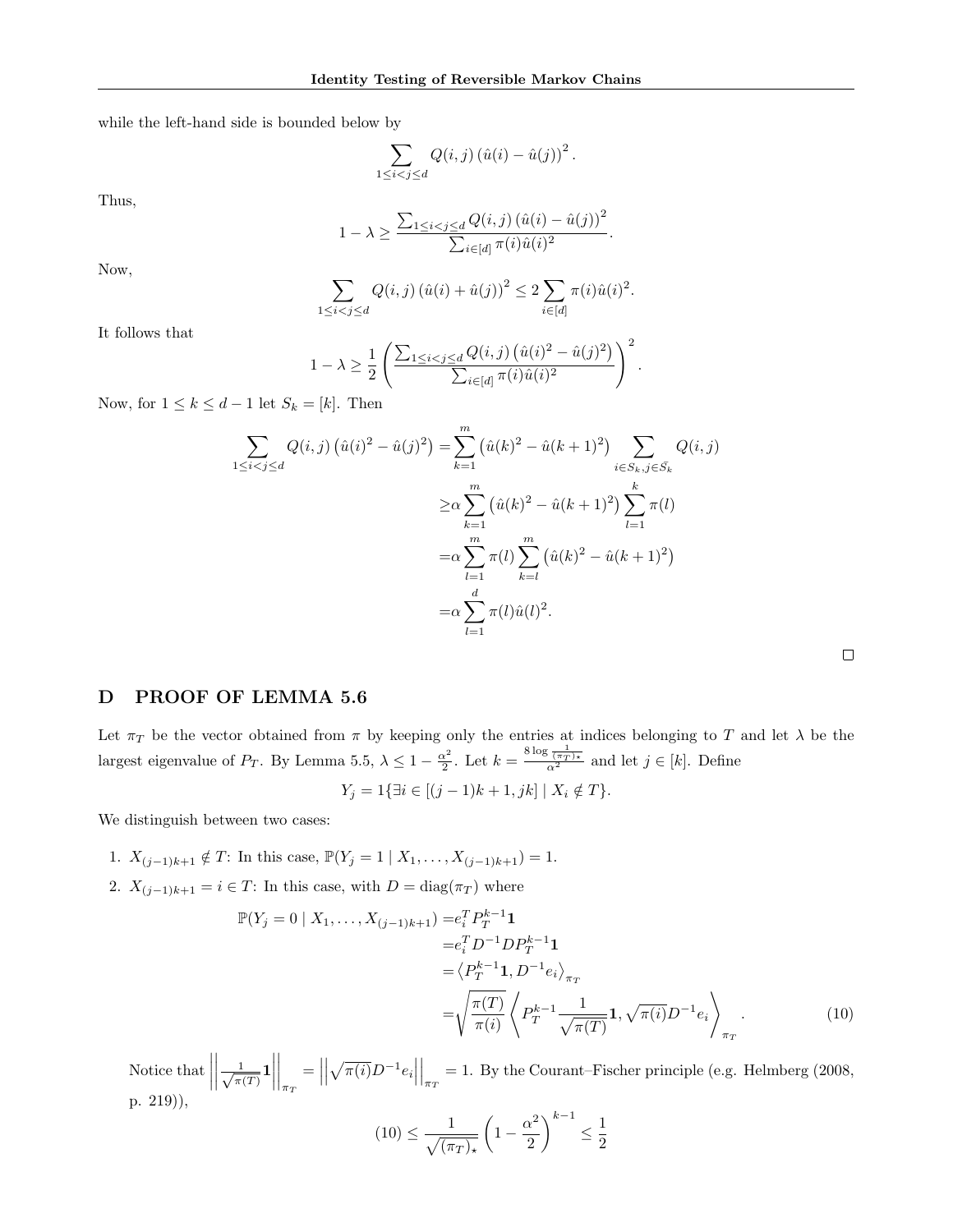where in the first inequality we also used that  $\sqrt{\frac{\pi(T)}{\pi(i)}} \leq \frac{1}{\sqrt{(\pi)}}$  $\frac{1}{(\pi_T)_*}$  and in the second the definition of k.

Combining the two cases we obtain,  $\mathbb{P}(Y_j = 1 | X_1, \ldots, X_{(j-1)k}) \geq \frac{1}{2}$ . Thus,

$$
\mathbb{P}\left(\sum_{i=1}^{m} 1\{X_i \notin T\} \ge \frac{m}{4k}\right) \ge \mathbb{P}\left(\sum_{i=1}^{m/k} Y_i \ge \frac{m}{4k}\right) \ge 1 - \delta
$$

where in the second inequality we used an adaptation of Hoeffding's inequality stated and proved in the following lemma.  $\Box$ 

**Lemma D.1.** Let  $\alpha \geq 0$  and let  $(B_t)_{t \in \mathbb{N}}$  be Bernoulli random variables, not necessarily independent, such that for every  $t \in \mathbb{N}$  it holds

$$
\min_{b_1,\ldots,b_{t-1}\in\{0,1\}} \mathbb{E}\left[B_t \mid B_1 = b_1,\ldots,B_{t-1} = b_{t-1}\right] \geq \alpha.
$$

Then

$$
\mathbb{P}\left(\sum_{t=1}^n B_t \le \frac{\alpha n}{2}\right) \le e^{-\frac{\alpha^2 n}{2}}.
$$

*Proof.* Let  $n \in \mathbb{N}$  and  $\lambda > 0$ . By Markov's inequality,

$$
\mathbb{P}\left(\sum_{t=1}^n B_t \le \frac{\alpha n}{2}\right) \le e^{\frac{\lambda \alpha n}{2}} \mathbb{E}\left[\prod_{t=1}^n e^{-\lambda B_t}\right].
$$

Now,

$$
\mathbb{E}\left[\prod_{t=1}^{n} e^{-\lambda B_t}\right] = \sum_{b_1,\dots,b_n \in \{0,1\}} \prod_{t=1}^{n} e^{-\lambda b_t} \mathbb{P}\left(B_1 = b_1, \dots, B_n = b_n\right)
$$
  
= 
$$
\sum_{b_1 \in \{0,1\}} e^{-\lambda b_1} \mathbb{P}\left(B_1 = b_1\right) \sum_{b_2 \in \{0,1\}} e^{-\lambda b_2} \mathbb{P}\left(B_2 = b_2 \mid B_1 = b_1\right) \cdots
$$
  

$$
\sum_{b_n \in \{0,1\}} e^{-\lambda b_n} \mathbb{P}\left(B_n = b_n \mid B_1 = b_1, \dots, B_{n-1} = b_{n-1}\right).
$$

For the last term in the above equality it holds

$$
\sum_{b_n \in \{0,1\}} e^{-\lambda b_n} \mathbb{P}(B_n = b_n \mid B_1 = b_1, \dots, B_{n-1} = b_{n-1}) = \mathbb{E}_{B_n \mid B_1 = b_1, \dots, B_{n-1} = b_{n-1}} \left[ e^{-\lambda B_n} \right] \le e^{-\lambda \alpha + \frac{\lambda^2}{8}}
$$

where the inequality is due to Hoeffding's lemma (e.g. Massart (2007, Lemma 2.6)). Proceeding inductively, we obtain

$$
\mathbb{E}\left[\prod_{t=1}^n e^{-\lambda B_t}\right] \le \left(e^{-\lambda\alpha + \frac{\lambda^2}{8}}\right)^n.
$$

Thus,

$$
\mathbb{P}\left(\sum_{t=1}^n B_t \le \frac{\alpha n}{2}\right) \le \left(e^{-\lambda \alpha + \frac{\lambda^2}{4}}\right)^{n/2} \le e^{-\frac{\alpha^2 n}{2}}.
$$

where in the second inequality we used that  $-\lambda \alpha + \frac{\lambda^2}{4}$  $\frac{\lambda^2}{4}$  attains a minimum of  $-\alpha^2$  at  $\lambda = 2\alpha$ .

 $\Box$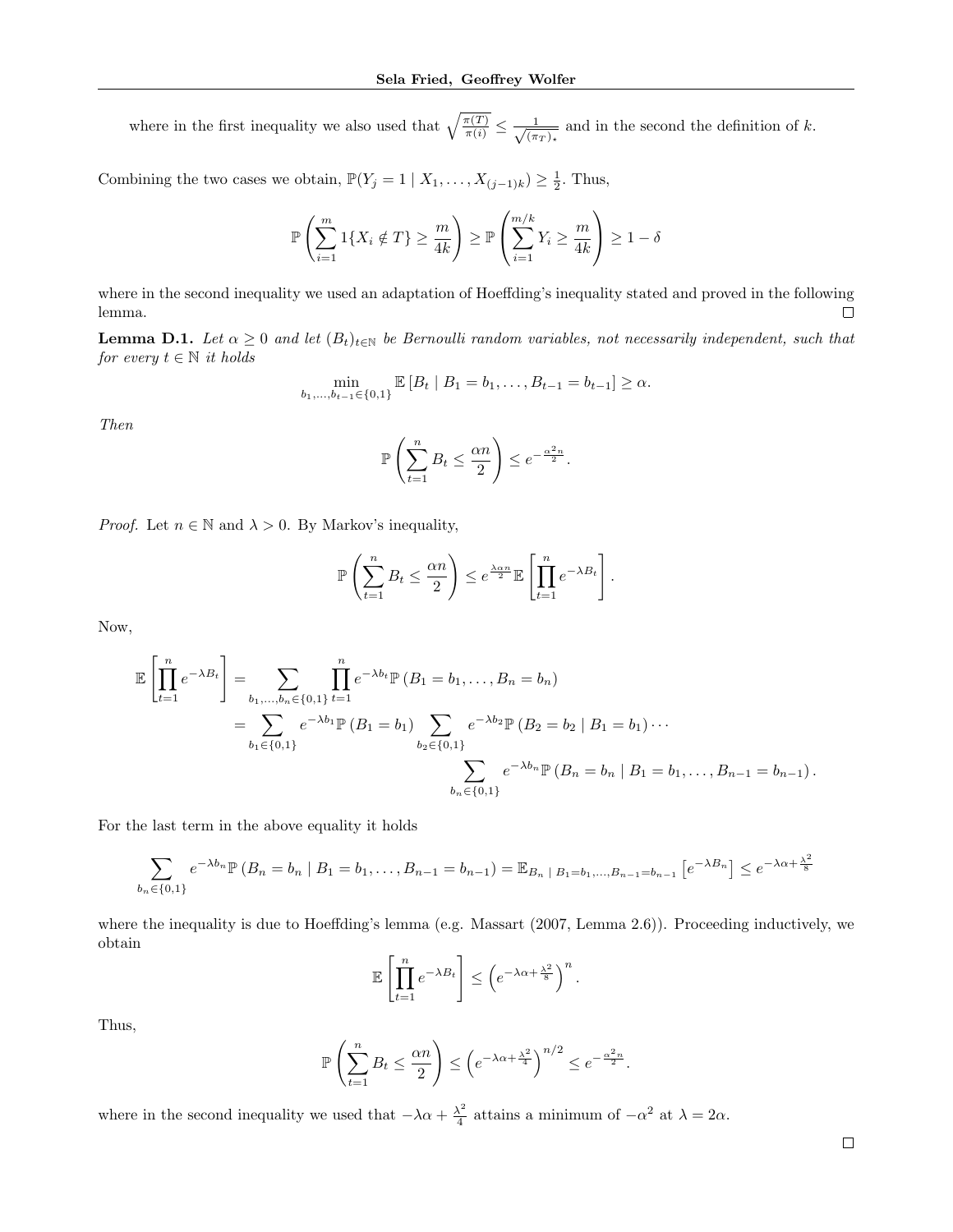# E PROOF OF LEMMA 5.13

Let  $m \in \mathbb{N}$ . Consider first the stationary case, i.e.,  $\mu = \pi$ . By Paulin (2015, Theorem 3.4),

$$
\mathbb{P}\left(|N_m(i) - m\pi(i)| \geq \frac{1}{2}\pi(i)\right) \leq 2\exp\left(-\frac{m\gamma\pi(i)}{36}\right).
$$

Thus, there exists a universal constant c' such that if  $m > \frac{c' \log \frac{d}{\delta}}{\pi(i)\gamma}$  then

$$
\mathbb{P}\left(N_m(i) \notin \left(\frac{1}{2}m\pi(i), \frac{3}{2}m\pi(i)\right)\right) < \frac{\delta}{d}.
$$

Now, in order to accommodate for non-stationary chains, by Paulin (2015, Proposition 3.10), we need to replace  $\log \frac{d}{\delta}$  with

$$
\log \frac{d||\mu/\pi||_{2,\pi}}{\delta} \le \log \frac{d}{\delta \pi_{\star}} \le 2 \log \frac{1}{\delta \pi_{\star}}.
$$

Replacing  $\pi(i)$  with  $\pi_{\star}$  and using the union bound proves the assertion.

# F PROOF OF LEMMA 5.14

It holds

$$
\mathbb{P}(\exists i \in [d] \text{ s.t } v(i) > 2mp(i)) \le d \max_{i \in [d]} \mathbb{P}(v(i) > 2mp(i)))
$$
  

$$
\le d \exp\left(-\frac{m^2 p_\star^2}{2\left(mp_\star(1-p_\star) + \frac{mp_\star}{3}\right)}\right)
$$
  

$$
\le d \exp\left(-\frac{mp_\star}{4}\right) < \delta
$$

where the second inequality is due to Bernstein's inequality (e.g. Dubhashi and Panconesi (2009, Theorem  $\Box$ 1.2)).

# G PROOF OF PROPOSITION 7.1

(i) Let  $i, j \in [d]$ . It holds

$$
\left(\sqrt{P' \circ \bar{P}'}\right)(i,j) = \sqrt{\left((1-\alpha) P(i,j) + \alpha 1\{i=j\}\right) \left((1-\alpha) \bar{P}(i,j) + \alpha 1\{i=j\}\right)}
$$

$$
= \sqrt{\left(1-\alpha\right)^2 P(i,j) \bar{P}(i,j) + \alpha 1\{i=j\} \left((1-\alpha) P(i,j) + (1-\alpha) \bar{P}(i,j) + \alpha\right)}
$$

$$
\leq \sqrt{P(i,j) \bar{P}(i,j)} + \sqrt{2\alpha} 1\{i=j\}
$$

$$
= \left(\sqrt{P \circ \bar{P}} + \sqrt{2\alpha} I\right)(i,j).
$$

Now,

$$
\rho\left(\sqrt{P'\circ\bar{P'}}\right)\leq\rho\left(\sqrt{P\circ\bar{P}}+\sqrt{2\alpha}I\right)=\rho\left(\sqrt{P\circ\bar{P}}\right)+\sqrt{2\alpha}
$$

where the inequality is due to the monotonicity of the spectral radius (e.g. Horn and Johnson (2012, Theorem 8.1.18)). Thus,

Distance
$$
(P', \bar{P}') \geq \text{Distance}(P, \bar{P}) - \sqrt{2\alpha} = \frac{\varepsilon}{2}.
$$

 $\Box$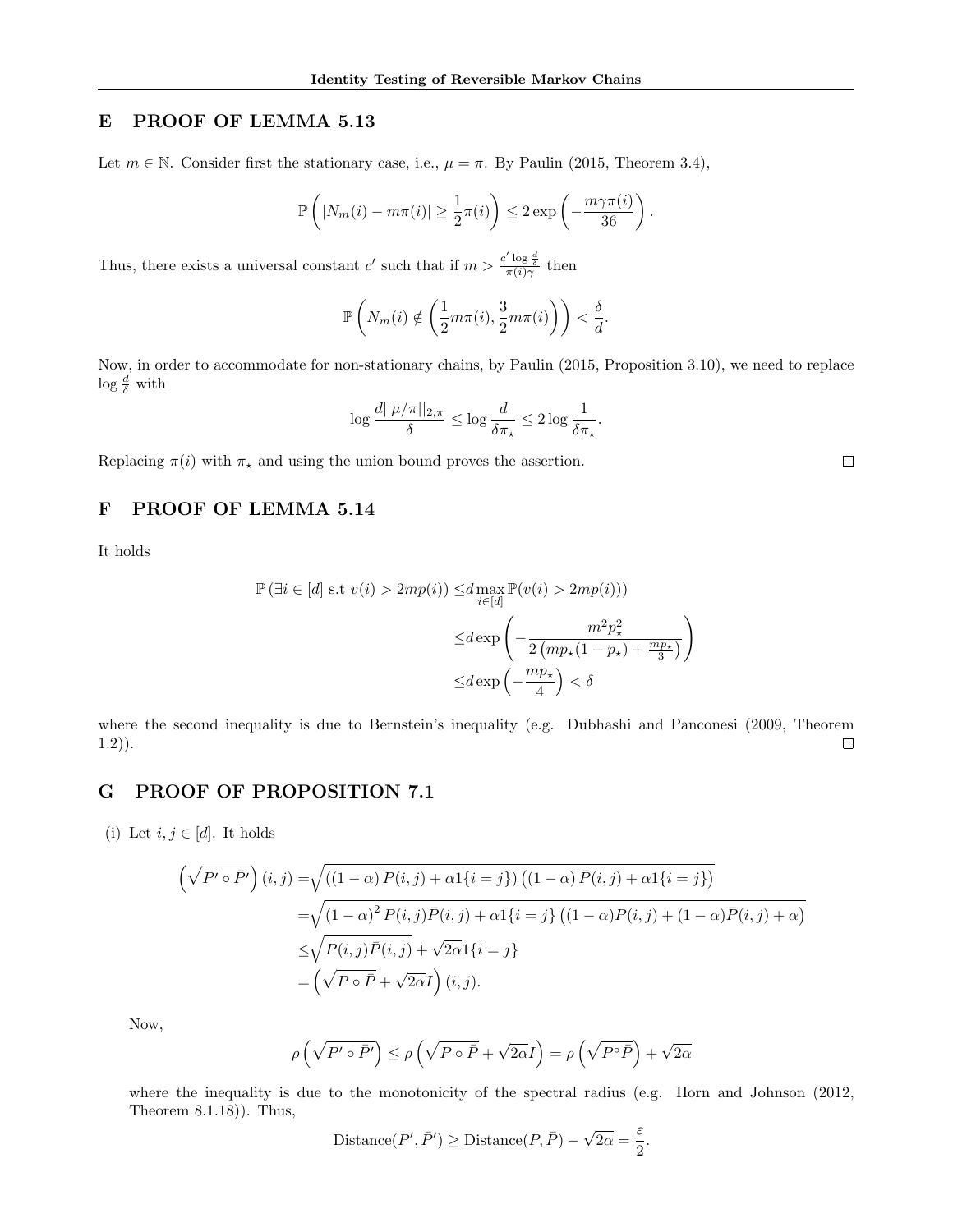(ii) Using that the spectral radius is invariant under transposition and matrix similarity,

$$
\rho\left(\sqrt{P^* \circ \bar{P}^*}\right) = \rho\left(\sqrt{P^* \circ \bar{P}^*}^T\right)
$$

$$
= \rho\left(\sqrt{D_{\pi} P D_{\pi^{-1}} \circ D_{\bar{\pi}} \bar{P} D_{\bar{\pi}^{-1}}}\right)
$$

$$
= \rho\left(D_{\sqrt{\pi \circ \bar{\pi}}} \sqrt{P \circ \bar{P}} D_{\sqrt{\pi \circ \bar{\pi}}}\right)
$$

$$
= \rho\left(\sqrt{P \circ \bar{P}}\right).
$$

(iii) Let  $i, j \in [d]$ . Then

$$
\sqrt{P \circ P(\alpha)}(i,j) = \sqrt{P \circ (\alpha P + (1-\alpha)\overline{P})}(i,j) \leq \sqrt{\alpha}P(i,j) + \sqrt{1-\alpha}\sqrt{P \circ \overline{P}}(i,j)
$$

where the inequality is due to the subadditivity of the function  $x \mapsto \sqrt{x}$ . By Horn and Johnson (2012, Theorem 8.1.18),

$$
\rho\left(\sqrt{P\circ P(\alpha)}\right)\leq\rho\left(\sqrt{\alpha}P+\sqrt{1-\alpha}\sqrt{P\circ\bar{P}}\right).
$$

Now, with  $D = \text{diag}(\pi)^{\frac{1}{2}}$  and  $\overline{D} = \text{diag}(\overline{\pi})^{\frac{1}{2}}$ , both  $D^{-1}PD$  and  $\sqrt{(D\overline{D})^{-1}P \circ \overline{P}(D\overline{D})}$  are symmetric. Furthermore, for every  $i, j \in [d]$  it holds

$$
\left(D^{-1}\sqrt{P\circ\bar{P}}D\right)(i,j) = \pi(j)^{-\frac{1}{2}}\sqrt{P(i,j)\bar{P}(i,j)}\pi(i)^{\frac{1}{2}}
$$
  

$$
= \sqrt{\pi(j)^{-\frac{1}{2}}P(i,j)\pi(i)^{\frac{1}{2}}\bar{\pi}(j)^{-\frac{1}{2}}\bar{P}(i,j)\bar{\pi}(i)^{\frac{1}{2}}}\sqrt{\frac{\pi(i)\bar{\pi}(j)}{\bar{\pi}(i)\pi(j)}}
$$
  

$$
\leq \sqrt[4]{\frac{1+\varepsilon}{1-\varepsilon}}\sqrt{(D\bar{D})^{-1}P\circ\bar{P}(D\bar{D})}(i,j).
$$

Thus,

$$
\rho \left( \sqrt{\alpha} P + \sqrt{1 - \alpha} \sqrt{P \circ \bar{P}} \right) = \rho \left( \sqrt{\alpha} D^{-1} P D + \sqrt{1 - \alpha} D^{-1} \sqrt{P \circ \bar{P}} D \right)
$$
  

$$
\leq \rho \left( \sqrt{\alpha} D^{-1} P D + \sqrt{1 - \alpha} \sqrt[4]{\frac{1 + \varepsilon}{1 - \varepsilon}} \sqrt{(D \bar{D})^{-1} P \circ \bar{P} (D \bar{D})} \right)
$$
  

$$
\leq \sqrt{\alpha} \rho \left( D^{-1} P D \right) + \sqrt{1 - \alpha} \sqrt[4]{\frac{1 + \varepsilon}{1 - \varepsilon}} \rho \left( D^{-1} \sqrt{P \circ \bar{P}} D \right)
$$
  

$$
= \sqrt{\alpha} + \sqrt{1 - \alpha} \sqrt[4]{\frac{1 + \varepsilon}{1 - \varepsilon}} \rho \left( \sqrt{P \circ \bar{P}} \right)
$$

where the first inequality is due to the monotonicity of the spectral radius (e.g. Horn and Johnson (2012, Theorem 8.1.18)) and the second inequality is due to the fact that the spectral radius is subadditive for symmetric matrices (e.g. Olver et al. (2006, Theorem 9.21 together with Exercise 9.2.37)).

(iv) By monotonicity of the spectral radius (e.g. Zhan (2013, Corollary 6.15)), it suffices to show that for each  $i, j \in [d]$  it holds

$$
\sqrt{P \circ \bar{P}}^k(i,j) \le \sqrt{P^k \circ \bar{P}^k}(i,j).
$$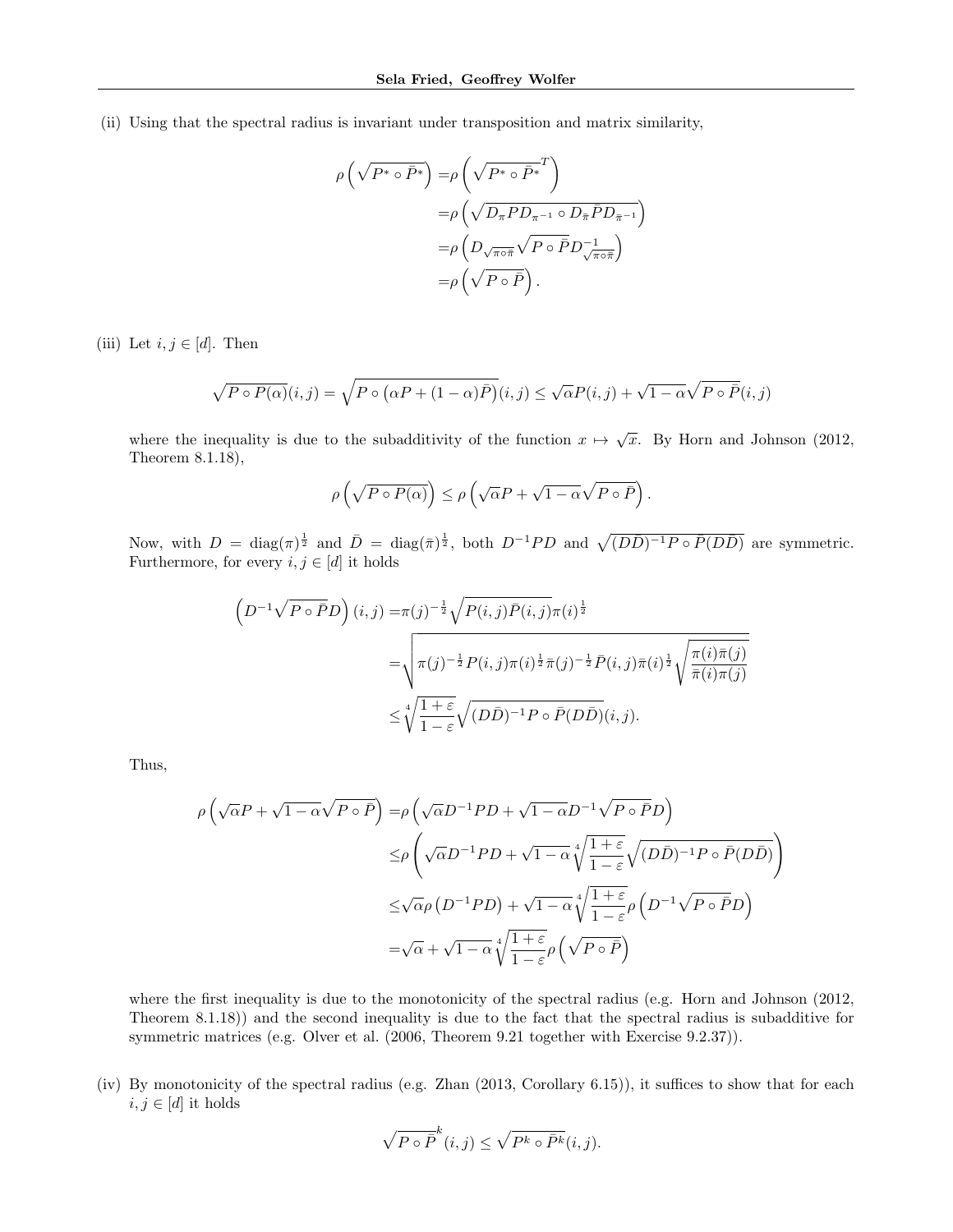We proceed by induction. The claim is obviously true for  $k = 1$ . Suppose it holds for  $k \in \mathbb{N}$ . We have

$$
\sqrt{P \circ \overline{P}}^{k+1}(i,j) = \sum_{l=1}^{d} \sqrt{P \circ \overline{P}}(i,l) \sqrt{P \circ \overline{P}}^{k}(l,j)
$$
  

$$
\leq \sum_{l=1}^{d} \sqrt{P(i,l)P^{k}(l,j)} \sqrt{\overline{P}(i,l)\overline{P}^{k}(l,j)}
$$
  

$$
\leq \sqrt{\sum_{l=1}^{d} P(i,l)P^{k}(l,j)} \sqrt{\sum_{l=1}^{d} \overline{P}(i,l)\overline{P}^{k}(l,j)}
$$
  

$$
= \sqrt{P_{1}^{k+1} \circ P_{2}^{k+1}(i,j)}
$$

where we used the induction hypothesis in the first inequality and Cauchy-Schwarz in the second.

(v) It holds

$$
P^k \underset{k \to \infty}{\longrightarrow} \begin{pmatrix} - & \pi & - \\ - & \vdots & - \\ - & \pi & - \end{pmatrix} \text{ and } \bar{P}^k \underset{k \to \infty}{\longrightarrow} \begin{pmatrix} - & \bar{\pi} & - \\ - & \vdots & - \\ - & \bar{\pi} & - \end{pmatrix}
$$

where convergence is under the infinity norm over matrices. Thus,

Distance
$$
(P^k, \bar{P}^k)
$$
  $\longrightarrow_{k \to \infty} d_{\text{Hel}}^2(\pi, \bar{\pi}).$ 

(vi) It holds

$$
\sqrt{P^{\dagger} \circ \bar{P}^{\dagger}} = \sqrt{P^* P \circ \bar{P}^* \bar{P}}
$$
  
\n
$$
\geq \sqrt{P^* \circ \bar{P}^*} \sqrt{P \circ \bar{P}}
$$
  
\n
$$
= \sqrt{D_{\pi}^{-1} P^T D_{\pi} \circ D_{\bar{\pi}}^{-1} \bar{P}^T D_{\bar{\pi}}} \sqrt{P \circ \bar{P}}
$$
  
\n
$$
= D_{\sqrt{\pi \circ \bar{\pi}}}^{-1} \sqrt{P \circ \bar{P}}^T D_{\sqrt{\pi \circ \bar{\pi}}} \sqrt{P \circ \bar{P}}
$$
  
\n
$$
= \sqrt{P \circ \bar{P}}^* \sqrt{P \circ \bar{P}}
$$
  
\n
$$
= \sqrt{P \circ \bar{P}}^{\dagger}
$$

where the first inequality is due to Drnovšek and Peperko  $(2006,$  Theorem 2.2). It follows that

$$
\rho\left(\sqrt{P^{\dagger} \circ \bar{P}^{\dagger}}\right) \ge \rho\left(\sqrt{P \circ \bar{P}}^{\dagger}\right) \ge \rho\left(\sqrt{P \circ \bar{P}}\right)^2
$$

where the second inequality is due to Weyl (e.g. Gohberg and Kreĭn  $(1978, \text{Lemma } 3.3)$ ). (vii) For  $\alpha \in (0,1)$  define

$$
P = \begin{pmatrix} 1 - \alpha & \alpha \\ \frac{1}{2} & \frac{1}{2} \end{pmatrix} \text{ and } \bar{P} = \begin{pmatrix} 1 - \alpha & \alpha \\ \alpha & 1 - \alpha \end{pmatrix}.
$$

Clearly,  $P, \bar{P}$  are irreducible and reversible and one verifies easily that

- (a) The stationary distributions of  $P, \bar{P}$  are  $\pi = \left(\frac{\frac{1}{2}}{\frac{1}{2}+\alpha}, \frac{\alpha}{\frac{1}{2}+\alpha}\right)$  $\left( \frac{1}{2}, \frac{1}{2} \right)$ , respectively.
- (b)  $1 \sum_{i \in [2]} \sqrt{\pi(i)\bar{\pi}(i)} \longrightarrow_{\alpha \to 0} 1 \frac{1}{\sqrt{\alpha}}$  $\frac{1}{2} > \frac{1}{4}.$
- (c) Distance  $(P, \bar{P}) \longrightarrow_{\alpha \to 0} 0$ .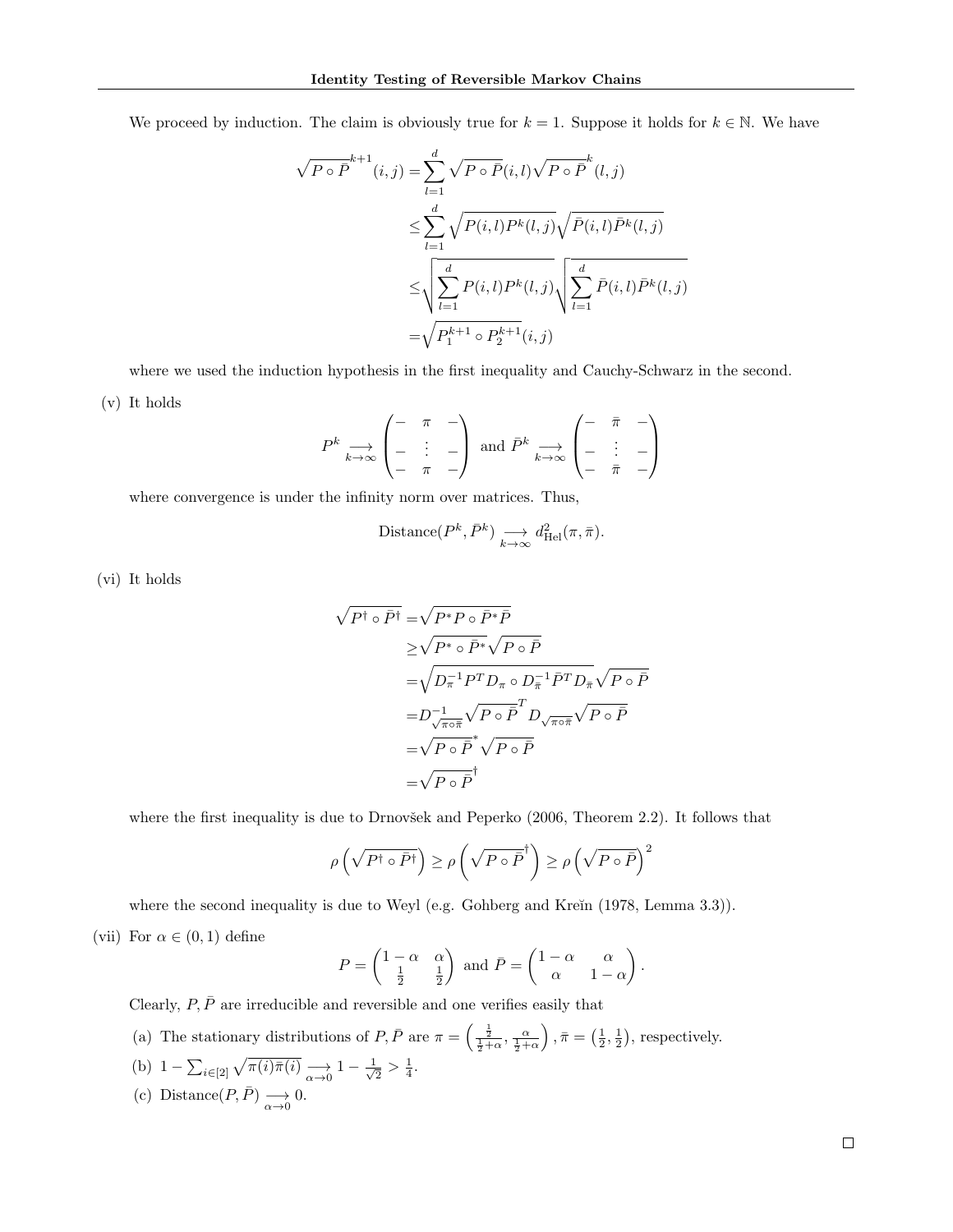#### H ON THE IIDGENERATOR ALGORITHM

Let  $P \in \mathcal{M}_{irr}$  with stationary distribution  $\pi$  and let  $\mu \in \Delta_d$ . Let  $(X_t)_{t \in \mathbb{N}} \sim (P, \mu)$ . For  $i \in [d]$  we define the first hitting time for *i* to be

$$
\tau_1^{(i)} = \inf \{ t \ge 1 : X_t = i \}
$$

(cf. Levin and Peres (2017, p. 11)) and for  $1 < s \in \mathbb{N}$  we define the *sth hitting time for i* to be

$$
\tau_s^{(i)} = \inf \left\{ t > \tau_{s-1}^{(i)} : X_t = i \right\}.
$$

Following Daskalakis et al. (2018a, pp. 12-13), for  $v \in \mathbb{N}^d$  we define the mapping  $\Psi_v: \{0, 1, \ldots, d\}^\infty \to \prod_{i=1}^d [d]^{v(i)}$ by

$$
(X_t)_{t \in \mathbb{N}} \mapsto \left( \left( X_{\tau_t^{(1)} + 1} \right)_{t \in [v(1)]}, \left( X_{\tau_t^{(2)} + 1} \right)_{t \in [v(2)]}, \dots, \left( X_{\tau_t^{(d)} + 1} \right)_{t \in [v(d)]} \right).
$$

The map outputs, when given a trajectory sampled from P, for each  $i \in [d]$ , the first state that has been visited immediately after hitting i, for each of the first  $v(i)$  visits to i. It is a consequence of the Markov property that all the coordinates of  $\Psi_v((X)_{t\in\mathbb{N}})$  are independent and that for each  $i\in[d]$ , the *i*th entry of the *d*-tuple consists of a sample that is iid according to the conditional distribution defined by the *i*th row of P. That is, for  $i \in [d]$ it holds

$$
\left(X_{\tau_t^{(i)}+1}\right)_{t\in [v(i)]}\sim P(i,\cdot)^{\otimes v(i)}.
$$

The mapping  $\Psi_v$  allows us to sample from the edge measure  $Q = \text{diag}(\pi)P$  of P as described in the following two-stages procedure: Let  $m \in \mathbb{N}$  be the desired size of the sample. First sample from m iid random variables  $Z_1, \ldots, Z_m \sim \pi^{\otimes m}$  and denote by v the corresponding histogram, i.e.,  $v(i) = \sum_{t=1}^m \mathbf{1}[Z_t = i]$ , for every  $i \in [d]$ . Second, define  $\Phi_{\pi} : [d]^{\infty} \to ([d] \times [d])^m$  by

$$
(X_t)_{t \in \mathbb{N}} \mapsto (Y_k)_{k \in [m]},
$$

where

$$
Y_k = \left(Z_k, \left((\Psi_v(X_t)_{t \in \mathbb{N}})(Z_k)\right)\left(1 + \sum_{j=1}^{k-1} \mathbf{1}[Z_j = Z_k]\right)\right), \ \ \forall k \in [m].
$$

Then  $(Y_k)_{k\in[m]} \sim Q^{\otimes m}$ . For an infinite trajectory, the mapping  $\Phi_\pi$  is well-defined almost surely since, by assumption, P is irreducible. However, applied on a finite trajectory  $(X_t)_{t=1}^n$  for some  $n \in \mathbb{N}$ , the well-definedness of  $\Phi_{\pi}\left(\left(X_{t}\right)_{t=1}^{n}\right)$  is a random event that strongly depends on n and on the properties of the Markov chain P.

Notice that the procedure above may be performed with any probability distribution  $\nu \in \Delta_d$  (instead of  $\pi$ ). In this case the sampling is from  $\text{diag}(\nu)P$  (instead of Q). Now, recall that in Lemma 5.16 it is assumed that one has access to  $m \in \mathbb{N}$  iid samples from Distribution $(S, P, \overline{\pi})$  where  $\emptyset \neq S \subseteq [d], \overline{\pi}$  is the stationary distribution of the reference Markov chain and  $P$  is the transition matrix of the unknown Markov chain. To achieve this, we define  $\nu \in \Delta_d$  as follows:

$$
\nu(i) = \begin{cases} \frac{\pi(i)}{\pi(S)} & i \in S \\ 0 & \text{otherwise,} \end{cases} \quad \forall i \in [d] \tag{11}
$$

and apply  $\Phi_{\nu}$  on a trajectory  $(X_t)_{t\in\mathbb{N}}$ . This gives  $(Y_k)_{k\in[m]}$  in which we replace every  $Y_k$  whose second coordinate does not belong to S with the symbol  $\infty$ . The pseudocode for the procedure of sampling from Distribution $(S, P, \bar{\pi})$ is given in Cherapanamjeri and Bartlett (2019, Algorithm 1). One only needs to replace the line

" $v \leftarrow l$  samples from Uniform $(T)$ 

with

$$
"v ← l
$$
 samples from  $\nu$ "

where  $\nu$  is defined in (11).